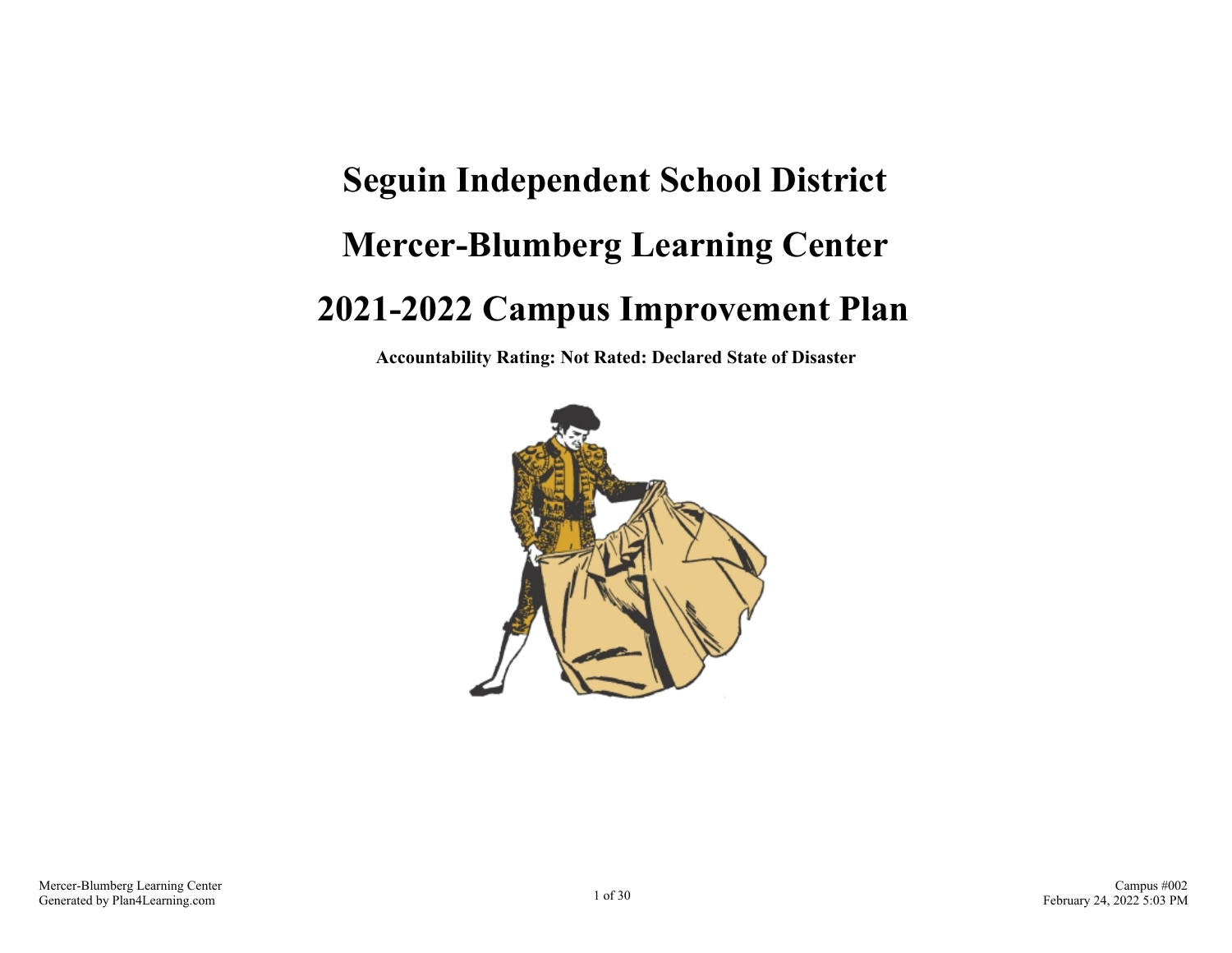# **Mission Statement**

Creating Believers. Building Futures. Exceptional Graduates.

# **Vision**

At MBLC we are Innovative, caring and rigorous today and for the future.

# **Value Statement**

We believe Seguin ISD is at its best when:

All students are successful All students are prepared for life after graduation All schools provide a caring and safe environment All students and staff feel valued Parents, staff, and community are committed to student success

 $\bullet$  $\bullet$  $\bullet$  $\bullet$  $\bullet$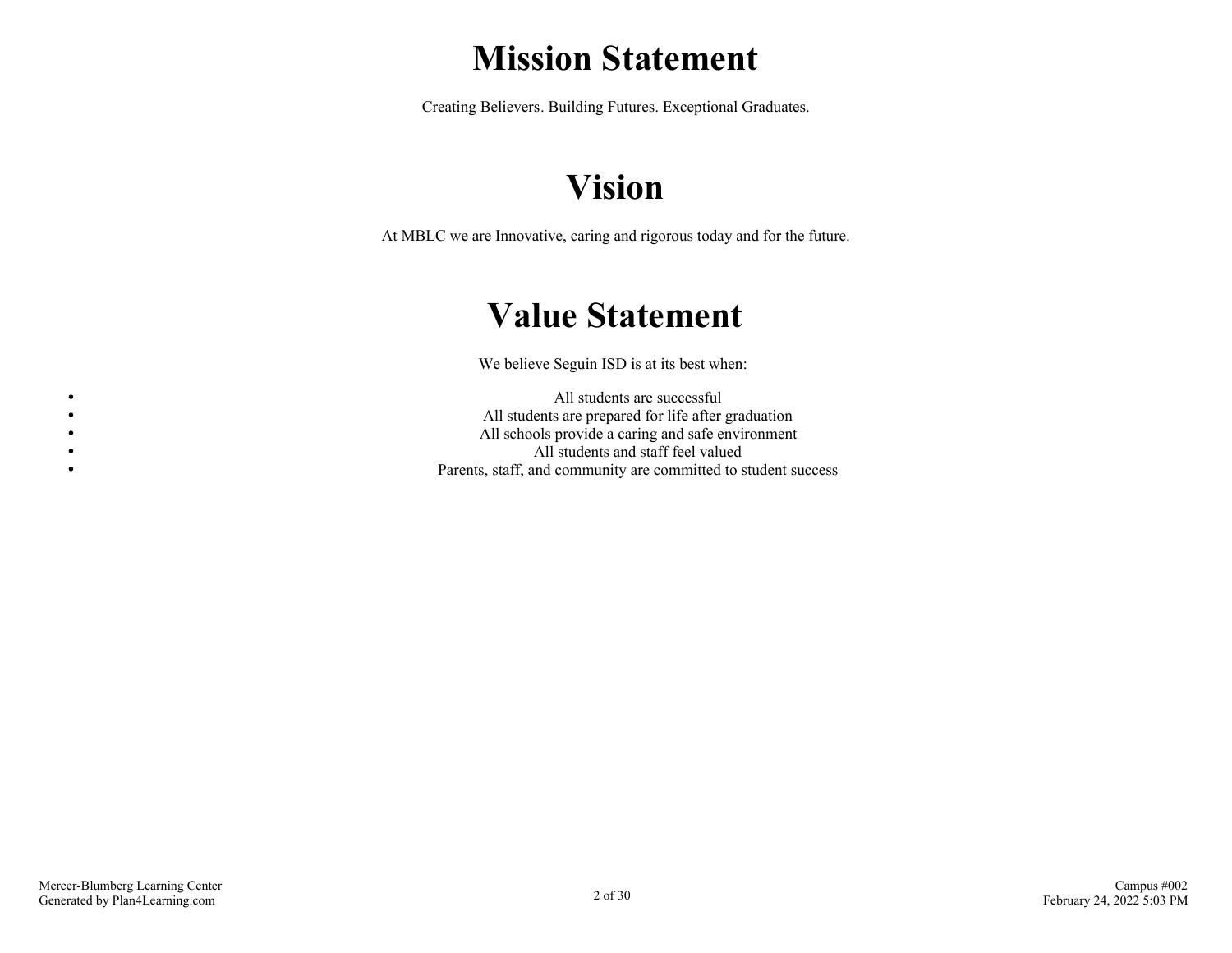# **Table of Contents**

| Comprehensive Needs Assessment                                                                                                                                           | 4  |
|--------------------------------------------------------------------------------------------------------------------------------------------------------------------------|----|
| Demographics                                                                                                                                                             |    |
| <b>Student Learning</b>                                                                                                                                                  | 8  |
| School Processes & Programs                                                                                                                                              | 10 |
| Perceptions                                                                                                                                                              | 13 |
| <b>Priority Problem Statements</b>                                                                                                                                       | 15 |
| Comprehensive Needs Assessment Data Documentation                                                                                                                        | 16 |
| Goals                                                                                                                                                                    | 18 |
| Goal 1: Improve student learning through improved instructional practice (Strategic Priority 1).                                                                         | 19 |
| Goal 2: Engage parents, industry, and community partners to enrich the experience of students and staff and to establish Seguin ISD as an integral part of the community |    |
| (Strategic Priority 2).                                                                                                                                                  | 23 |
| Goal 3: Create the conditions in Seguin ISD to recruit, retain and engage employees (Strategic Priority 3).                                                              | 25 |
| Comprehensive Support Strategies                                                                                                                                         | 26 |
| <b>Additional Targeted Support Strategies</b>                                                                                                                            | 27 |
| <b>State Compensatory</b>                                                                                                                                                | 28 |
| Budget for Mercer-Blumberg Learning Center                                                                                                                               | 29 |
| Personnel for Mercer-Blumberg Learning Center                                                                                                                            | 29 |
| Addendums                                                                                                                                                                | 29 |
|                                                                                                                                                                          |    |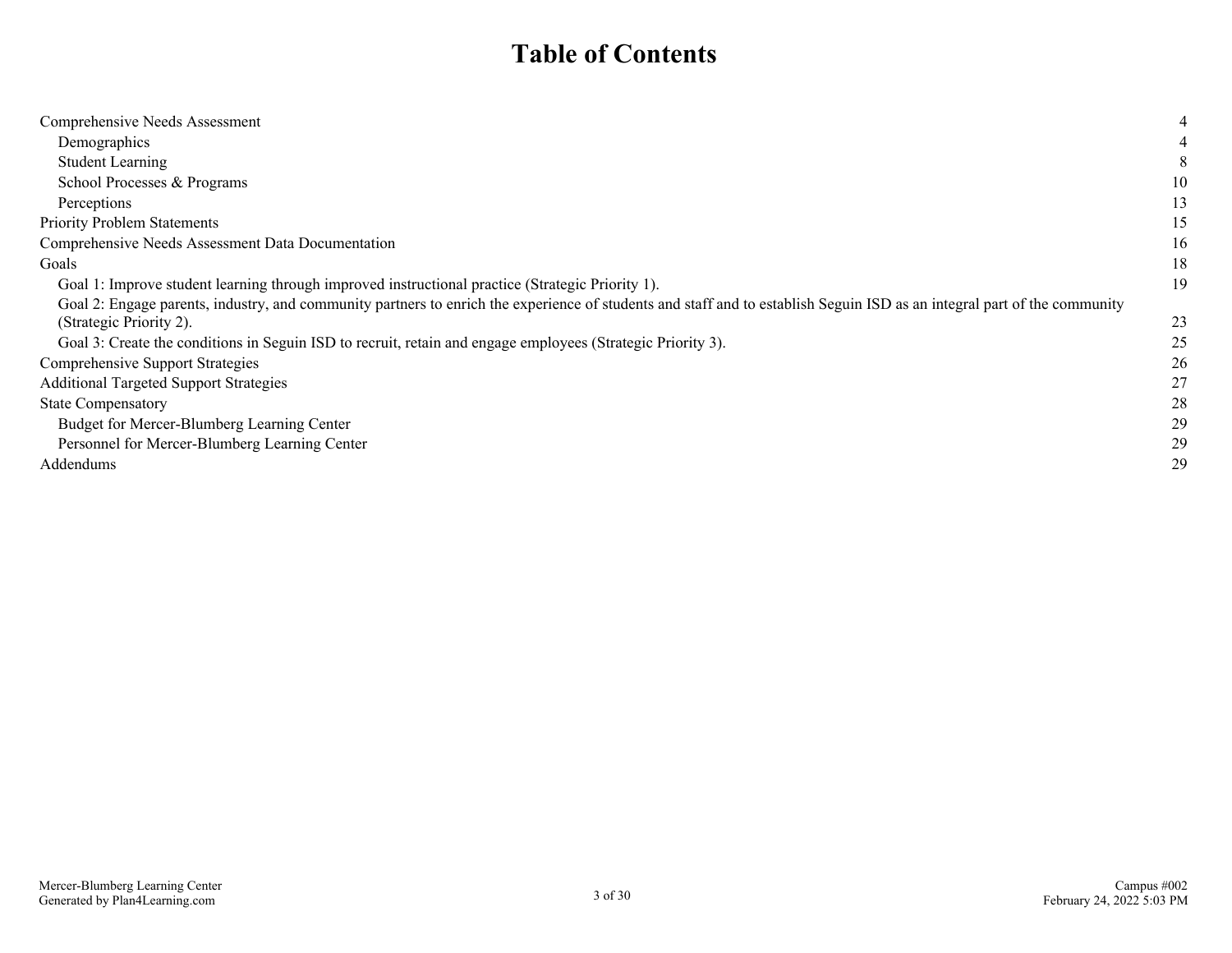# **Comprehensive Needs Assessment**

## <span id="page-3-0"></span>**Demographics**

#### **Demographics Summary**

Non-traditional high school within Seguin ISD. We are made up with approx 64 students at a time our current demographics are 7.81% AA, 21.88% White, and 70.31% Hisp. At the end of last year our demographics were basically the same. Currently we have 2 females for each male. (40 to 24) last year females also outnumbered males. 75% or 49 of 64 students are at Risk. 3 are gifted, 3 ELL, and 2 are coded homeless. Most of our students start with us behind in credits, tests, many have emotional deficits and lack confidence. CIS and outside couselors are imortant to help support our students.

Our staff consists of 5 and ¼ teachers 1 principal, 1 secretary (receptionist, registar, attendance) 1 counselor, 1 student support

Parent support depends largely on how much we ask. At times we do not ask and they do not answer-this is an area that need to be exploited more to really see how much support or lack of support we have

We have a supportive community

Input from notes:

**Noticings Wonderings**

BG-Doesn't seem like we are having as many students forced into enrollment. Students willingly enrolled, have a higher graduation rate.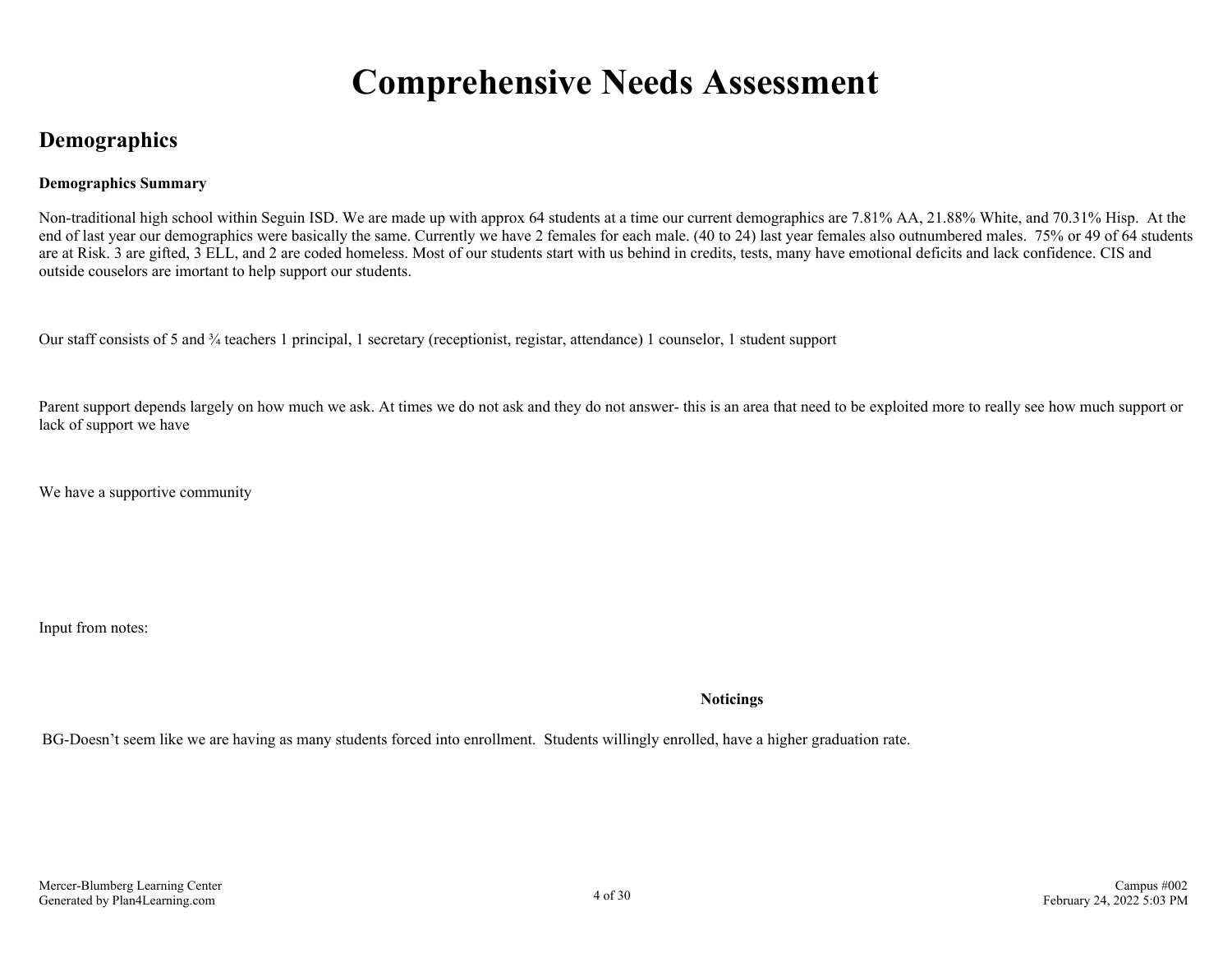### **Noticings Wonderings**

SM-there are some really wasted spaces where we can use art to enhance our vision of education/inclusion. The girls bathroom door could be designed and painted by art students to show. important women-Harriet Tubman,Delores Tubman, Diane Nash. Same for the boys-MLK & Cesar Chavez. The big window in the stairwell would be a great place to use glass paint inclusion/education that shines like stained glass.

Classroom doors can be used to create images, the risers on the stairs can be painted with important quotes or sayings "Keep it up, you're almost there!"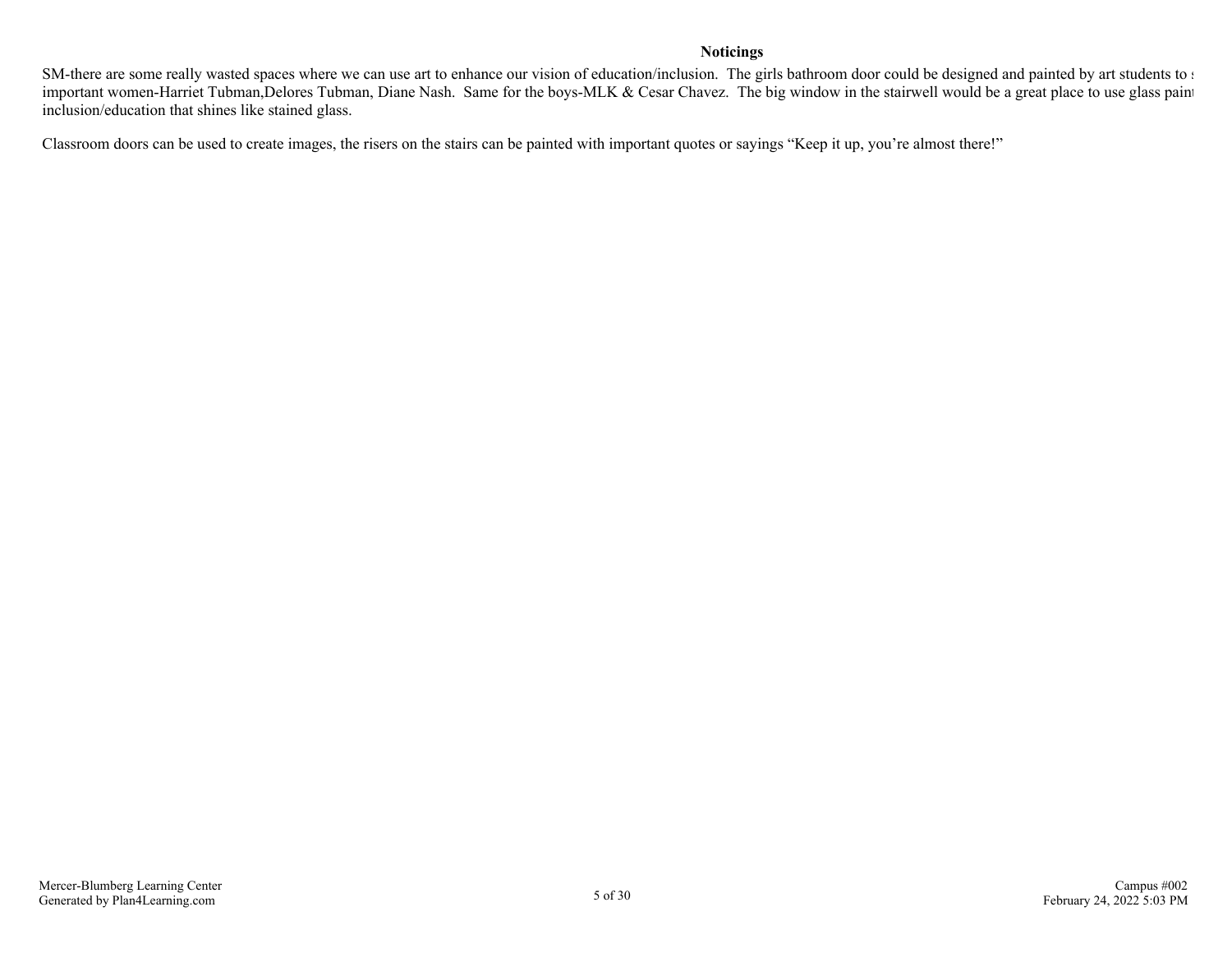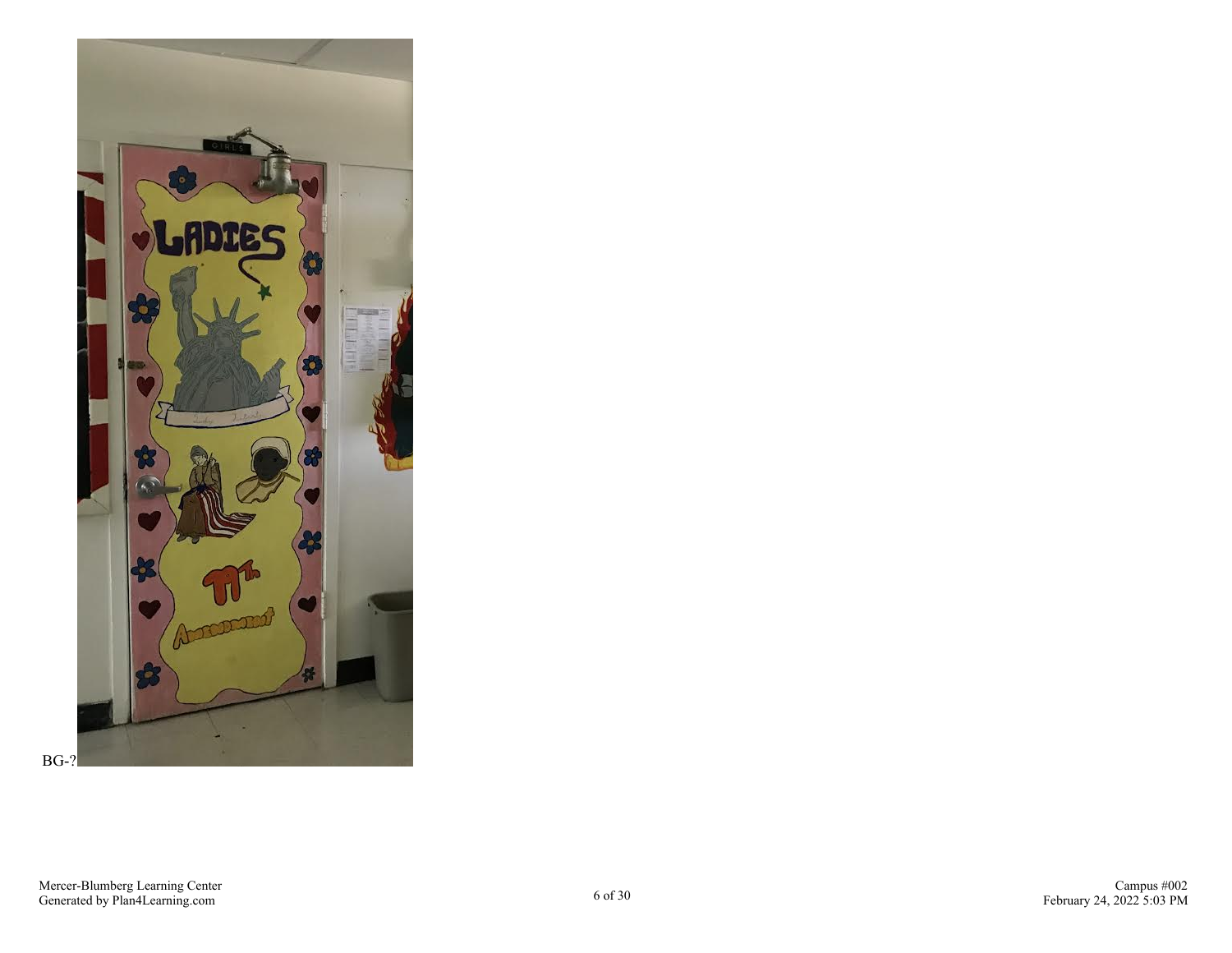#### **Strengths Challenges**

BG-Working with students, despite their abilities, individually to insure progress and growth BG-Enabling parents, Absences BG-Few discipline issues, due to building teacher/student relationships MR-Relationships have always been a plus at

MBLC.

#### **Demographics Strengths**

Smaller Campus able to help students more by simply being able to spend more time with them

#### Dedicated staff

Encouraging staff that all work together to help motivate and encourage our students

All employees from principal to support staff and even the cafeteria and custodians all work together to give students a positive experience and lift them up to help them be successful

Work with all students dispite their abilities to ensure progress and growth

Few discipline problems because we buold relationships

good relationships

Rounded staff that want everyone to succeed

Staff works together

#### Low turnover

Over 200 years of experience

Mercer-Blumberg Learning Center Generated by Plan4Learning.com 7 of 30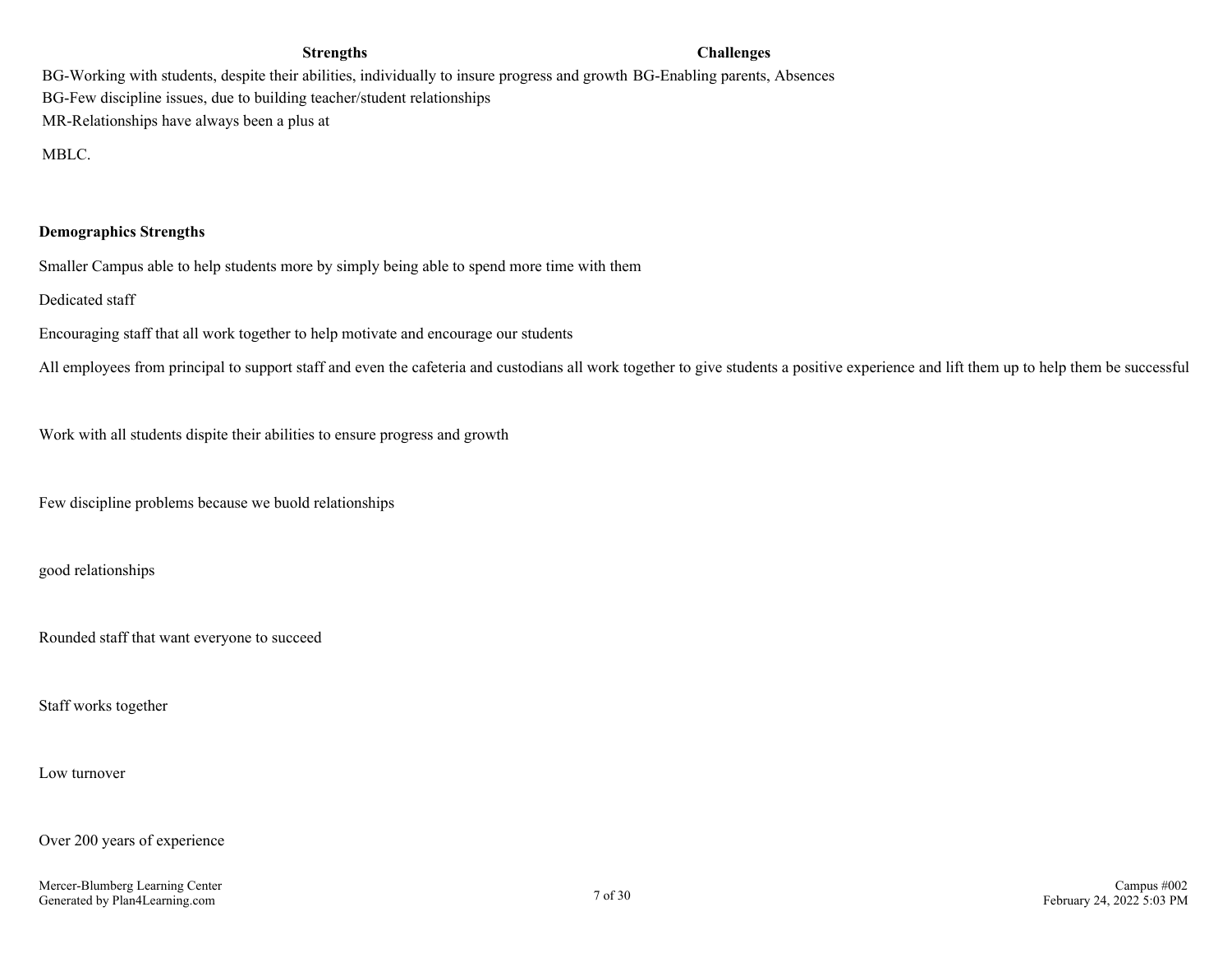#### **Problem Statements Identifying Demographics Needs**

**Problem Statement 1 (Prioritized):** MBLC staff must figure out a way to help students look past their negative current and past issues and positively influence all students to to focus on their current academic achievements and attendance by creating a safe welcoming environment for all. i.e. We must make them Believe in themselves **Root Cause:** Many MBLC students are arriving to campus plagued by serious issues: poor attendance and grades, serious family/home issues, pregnancy, lack of academic success, hopelessness, and wanting to drop out, they have never belonging or purpose increasing anxiety and hopeless to the point that they ask themselves why bother.

**Problem Statement 2 (Prioritized):** Upon entry into MBLC many students have a history of poor attendance; by creating an inclusive environment with relative work we can help these students create new habits of positive school attendance **Root Cause:** Outside factors in the students life from family life, forced work situations, non inclusive school environment, to previous poor school experiences in social & academics have caused students to develop the bad habit of not attending school.

**Problem Statement 3 (Prioritized):** Many new students to MBLC arrive to campus with multiple years worth of gaps in credits and lacking some or all EOC tests, bringing the challenge of helping students overcome helplessness and reestablishing in them the belief that graduation is possible. **Root Cause:** Students previous unsuccessful school experiences has caused them to develop a laissez fair attitude towards school attendance and academic work; "I can't do it so why bother, I am going to fail anyway"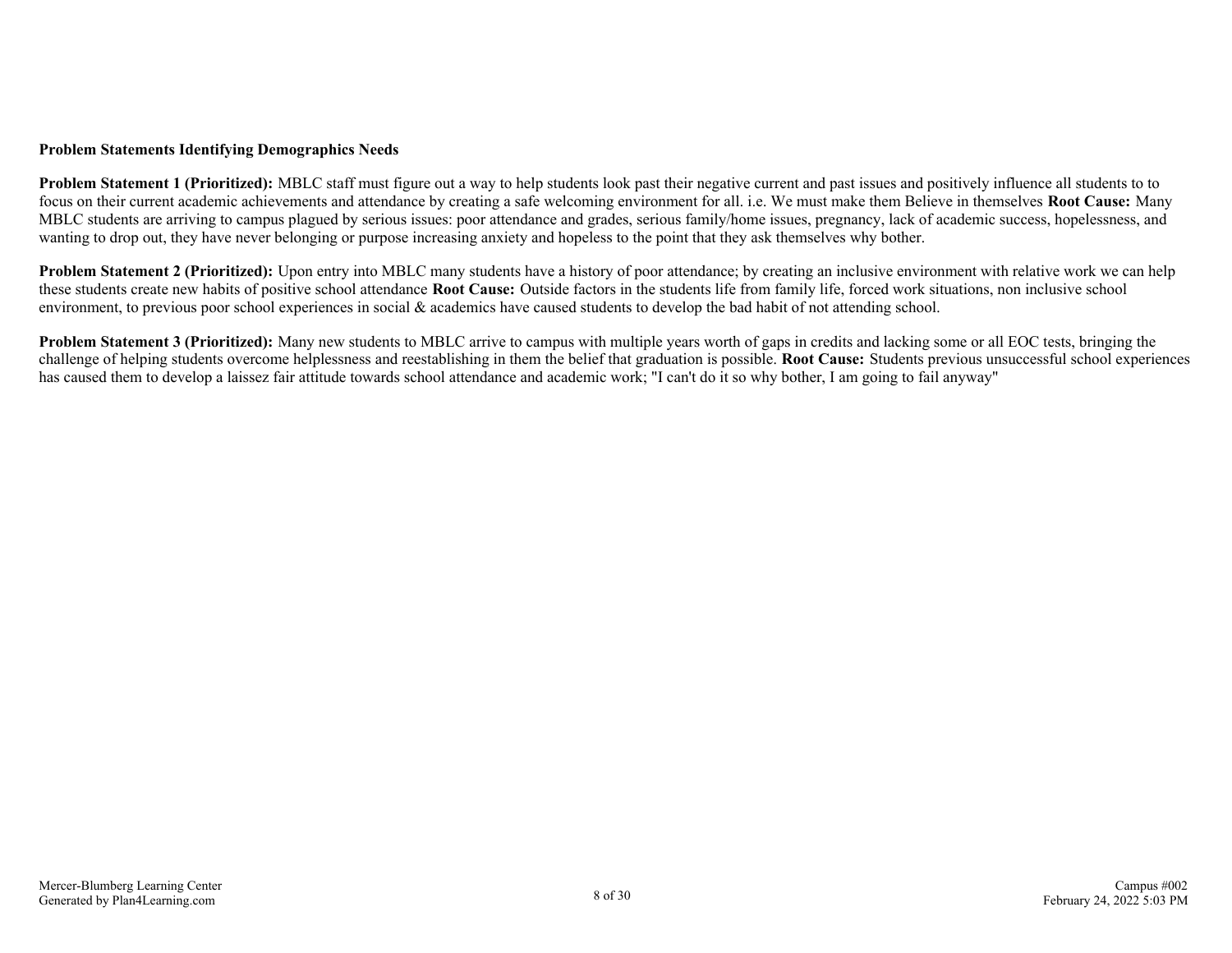## <span id="page-8-0"></span>**Student Learning**

#### **Student Learning Summary**

| <b>Noticings</b>                                                                                                                       | Wonderings                                                                                                                                                                                                        |
|----------------------------------------------------------------------------------------------------------------------------------------|-------------------------------------------------------------------------------------------------------------------------------------------------------------------------------------------------------------------|
| BG-Students are liking the apple chips and are interested in the<br>kitchen and curious about cooking.                                 | SM-can we create a workspace and home for our early graduates to work on college so we can scaffold them<br>thru this rough transitionalso can we get some CTE credit for this or career and college ready credit |
| BG-Alg 1 state assessments are majority approaches, but students'<br>growth rate is always by a few hundred points.                    | SM-maybe a big whiteboard in the auditorium that tracks student progress using colors green/on track to<br>red/off track                                                                                          |
| MR-When students are making up hours, could we provide<br>information for future career options that a student could research<br>for a | BG-Maybe CTE with home econ or incorporate it into core class.                                                                                                                                                    |
| specific career, internship, or education?                                                                                             |                                                                                                                                                                                                                   |
|                                                                                                                                        | MR-Can we provide more career programs                                                                                                                                                                            |
|                                                                                                                                        | that cover books and help with child care to provide students more opportunities for career education and jobs?<br>Careerexpressway.com advertizes no book fees, no school debt, and help w/childcare, etc.       |
|                                                                                                                                        |                                                                                                                                                                                                                   |

#### **Student Learning Strengths**

| <b>Strengths</b>                                                                                                                  | Challenges                                                          |
|-----------------------------------------------------------------------------------------------------------------------------------|---------------------------------------------------------------------|
| Relationships with students                                                                                                       | <b>CTE</b> Credits                                                  |
| Passing Alg, Bio, US History EOC Test                                                                                             | English EOC                                                         |
|                                                                                                                                   | MR-Making it easier for students to express                         |
| MR-More opportunities will be provided with the activities that elicit a student's expressed needs from the community<br>or MBLC. | their needs or concerns when they have not                          |
|                                                                                                                                   | felt comfortable to do so before has sometimes been a<br>challenge. |

#### **Problem Statements Identifying Student Learning Needs**

**Problem Statement 1 (Prioritized):** Many new students to MBLC arrive to campus with multiple years worth of gaps in credits and lacking some or all EOC tests, bringing the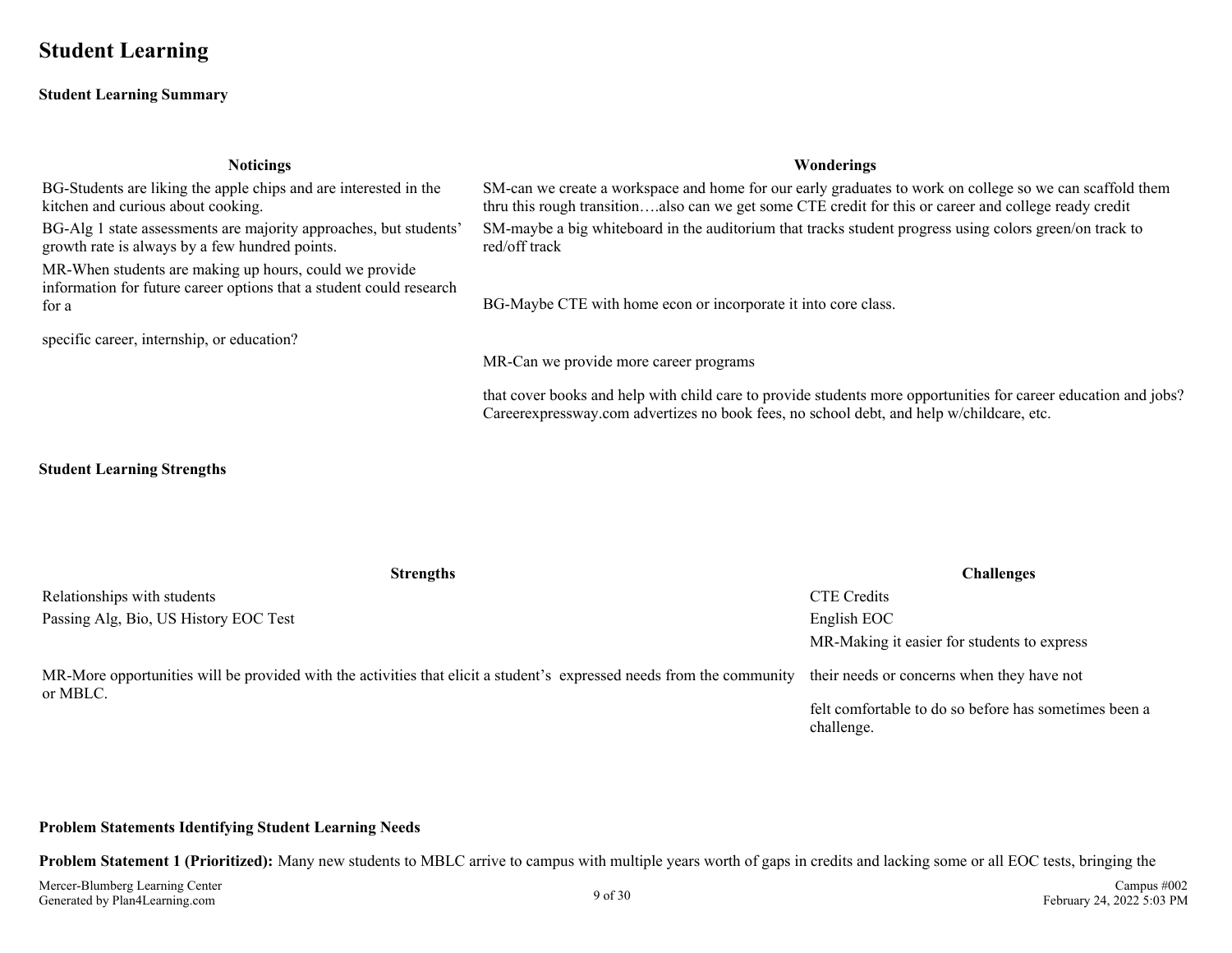challenge of helping students overcome helplessness and reestablishing in them the belief that graduation is possible. **Root Cause:** Students previous unsuccessful school experiences has caused them to develop a laissez fair attitude towards school attendance and academic work; "I can't do it so why bother, I am going to fail anyway"

**Problem Statement 2 (Prioritized):** Upon entry into MBLC many students have a history of poor attendance; by creating an inclusive environment with relative work we can help these students create new habits of positive school attendance **Root Cause:** Outside factors in the students life from family life, forced work situations, non inclusive school environment, to previous poor school experiences in social & academics have caused students to develop the bad habit of not attending school.

**Problem Statement 3 (Prioritized):** MBLC staff must figure out a way to help students look past their negative current and past issues and positively influence all students to to focus on their current academic achievements and attendance by creating a safe welcoming environment for all. i.e. We must make them Believe in themselves **Root Cause:** Many MBLC students are arriving to campus plagued by serious issues: poor attendance and grades, serious family/home issues, pregnancy, lack of academic success, hopelessness, and wanting to drop out, they have never belonging or purpose increasing anxiety and hopeless to the point that they ask themselves why bother.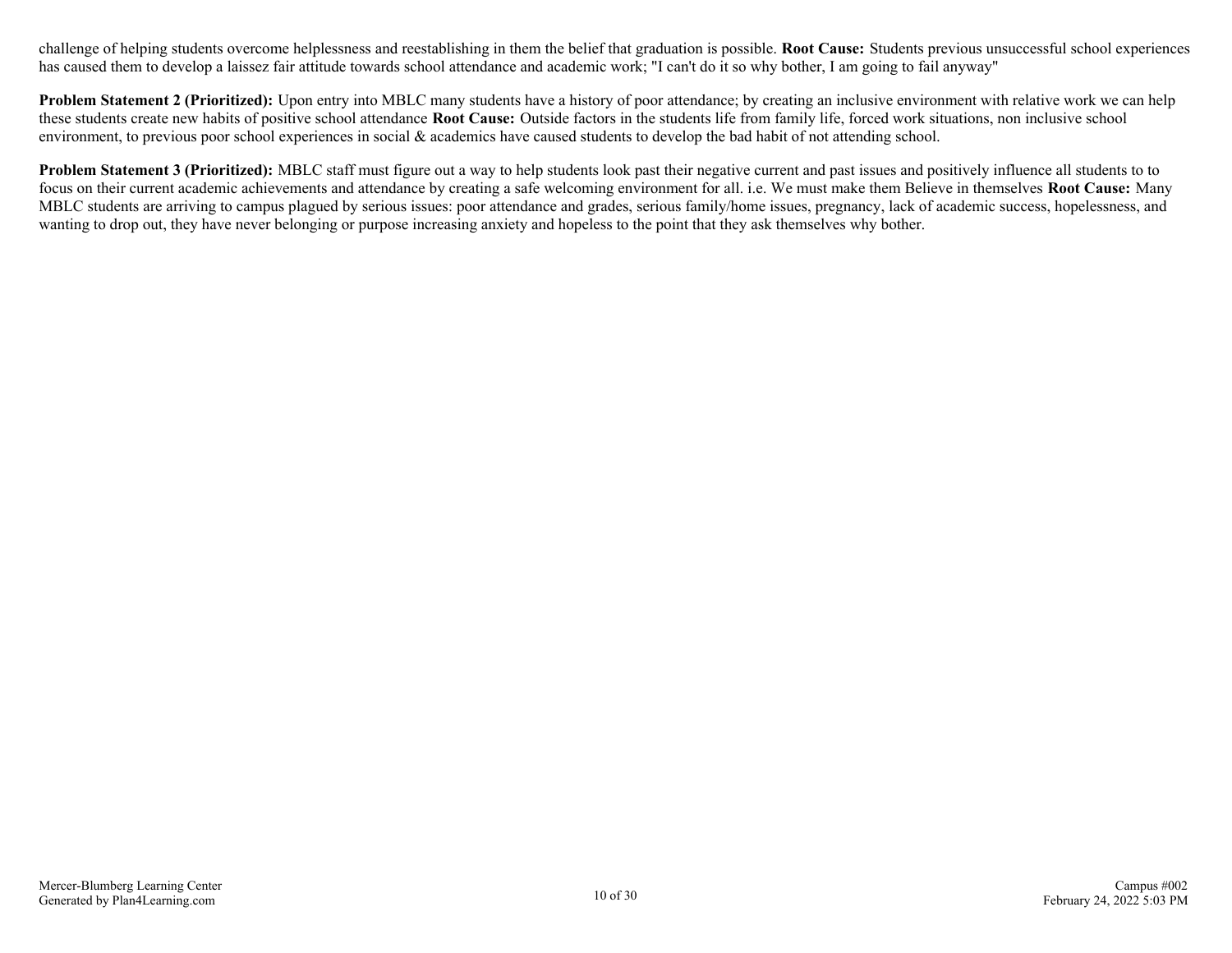## <span id="page-10-0"></span>**School Processes & Programs**

#### **School Processes & Programs Summary**

| <b>Noticings</b>                                                                                                                                                                               |                                                                                                         | Wonderings                                                                                                                                                                                                                                                     |  |
|------------------------------------------------------------------------------------------------------------------------------------------------------------------------------------------------|---------------------------------------------------------------------------------------------------------|----------------------------------------------------------------------------------------------------------------------------------------------------------------------------------------------------------------------------------------------------------------|--|
| break.                                                                                                                                                                                         |                                                                                                         | Staff are required to complete CEU's throughout the school year and through the summer Are staff encouraged to take paid time off to attend training throughout the school year so<br>as not to use personal time in the summer?                               |  |
| Some staff are qualified in multiple areas of disciplines (educational subjects) and/or<br>have continued in their collegiate studies to earn a Master's Degree.                               |                                                                                                         | Does the district compensate staff if wanting to further education so as to become further<br>qualified in specific educational disciplines?                                                                                                                   |  |
|                                                                                                                                                                                                | Are staff salaries comparable to other districts in surrounding areas so as to retain good<br>teachers? |                                                                                                                                                                                                                                                                |  |
| <b>Noticings</b>                                                                                                                                                                               |                                                                                                         | Wonderings                                                                                                                                                                                                                                                     |  |
| Teacher feedback is received and openly accepted; regarding challenges within the district.                                                                                                    |                                                                                                         | Is faculty/staff feedback used to make final decisions within the district. Can<br>offering feedback have repercussions?                                                                                                                                       |  |
| Campus goals are always designed with the student at the center of the equation.                                                                                                               |                                                                                                         |                                                                                                                                                                                                                                                                |  |
| There is a strong sense of urgency and commitment placed on student academic achievement<br>given that all students, at MBLC, are identified as at-risk youth.                                 |                                                                                                         | Is MBLC still a school of choice?                                                                                                                                                                                                                              |  |
|                                                                                                                                                                                                |                                                                                                         | Is there potential conflict with other existing programs, within the district, that<br>hinder MBLC's purpose/design and if so, why is it allowed?                                                                                                              |  |
|                                                                                                                                                                                                |                                                                                                         |                                                                                                                                                                                                                                                                |  |
| <b>Noticings</b>                                                                                                                                                                               |                                                                                                         | Wonderings                                                                                                                                                                                                                                                     |  |
| Student's growth in academic knowledge is evident through their growth on<br>STAAR exam outcomes, credit earnings, and graduation rate.                                                        |                                                                                                         | District's lack of assistance/support in addressing academic issues prior to coming to the Learning<br>Center. Some students arrive their 4th year of high school with 1.5 high school credits and there is no<br>RTI evidence from the previous school (SHS). |  |
| Student's growth in academic knowledge is evident through their increased<br>school attendance; thereby, increasing scores on STAAR, increased credit<br>earnings, and higher graduation rate. | level.                                                                                                  | District's lack of assistance/support in addressing attendance issues (from a district level stand point).<br>There is no accountability for truancy other than what is handed down by administration at a school                                              |  |

#### **Noticings Wonderings**

Teacher feedback is received and openly accepted; regarding challenges within the district. Is faculty/staff feedback used to make final decisions within the district. Can offering feedback have repercussions?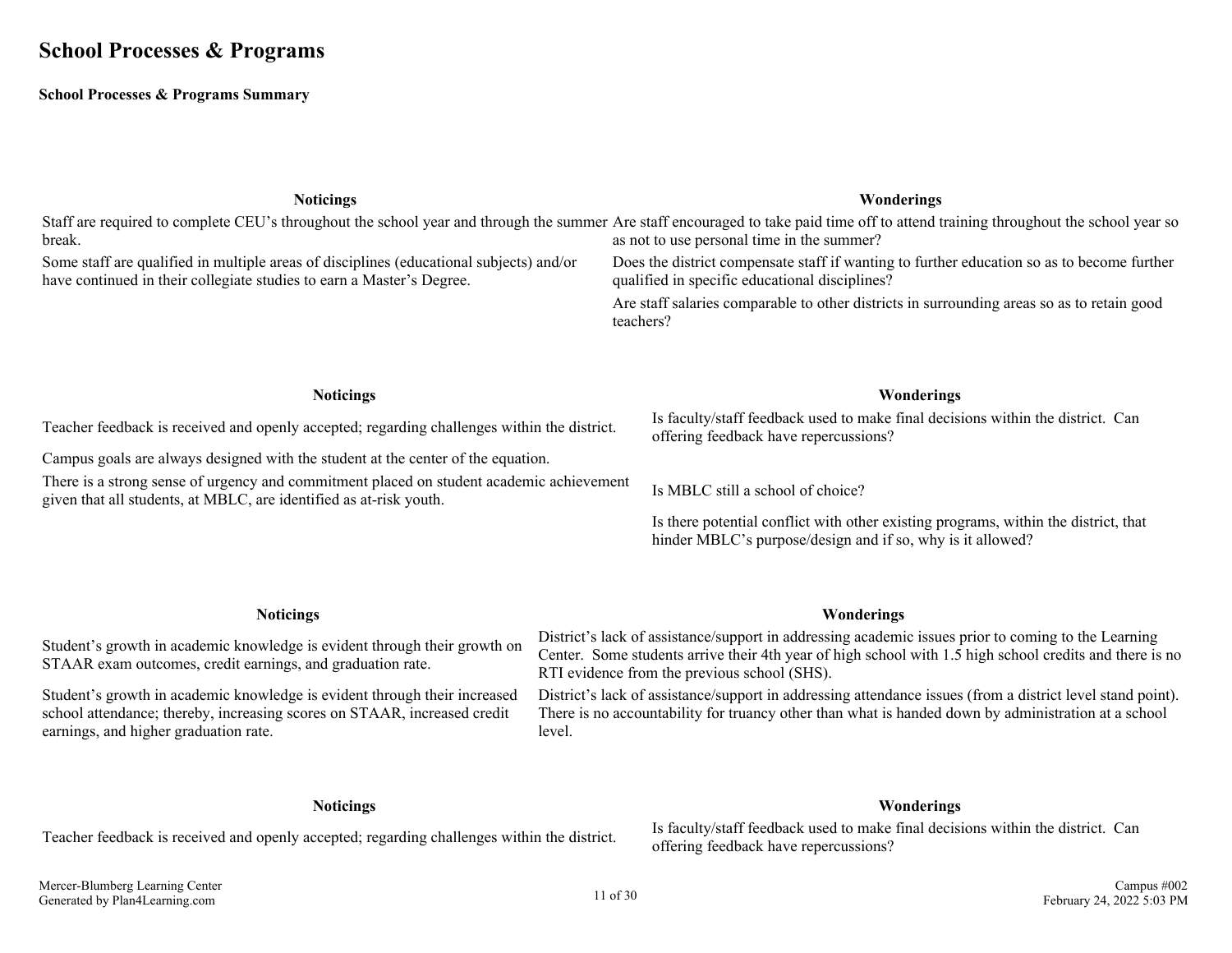#### **Noticings Wonderings**

Campus goals are always designed with the student at the center of the equation.

There is a strong sense of urgency and commitment placed on student academic achievement given that all students, at MBLC, are identified as at-risk youth.<br>Is MBLC still a school of choice?

Is there potential conflict with other existing programs, within the district, that hinder MBLC's purpose/design and if so, why is it allowed?

Student's growth in academic knowledge is evident through their growth on STAAR exam outcomes, credit earnings, and graduation rate.

Student's growth in academic knowledge is evident through their increased school attendance; thereby, increasing scores on STAAR, increased credit earnings, and higher graduation rate.

Student's growth in academic knowledge is evident through their overall, improved mental and physical health.

College and Career readiness has been a big push and focus for our students for some years now. Students are signed up for TSI testing, sessions are set aside to complete FAFSA (financial aid), students are signed up for ASVAB testing, meet with military recruiters, and colleges are discussed to educate students for post secondary education.

Student's growth in academic knowledge is evident through their growth on STAAR exam outcomes, credit earnings, and graduation rate.

Student's growth in academic knowledge is evident through their increased school attendance; thereby, increasing scores on STAAR, increased credit earnings, and higher graduation rate.

Student's growth in academic knowledge is evident through their overall, improved mental and physical health.

## **Noticings Wonderings**

District's lack of assistance/support in addressing academic issues prior to coming to the Learning Center. Some students arrive their 4th year of high school with 1.5 high school credits and there is no RTI evidence from the previous school (SHS).

District's lack of assistance/support in addressing attendance issues (from a district level stand point). There is no accountability for truancy other than what is handed down by administration at a school level.

District's lack of assistance/support in addressing mental health issues with students who have a history of need. Although the district has created programs and created positions to assist students with such issues, there is a disparity in allocation of services, namely at the Learning Center. If 100% of the student body is at-risk, then why isn't there more mental health services provided at this school?

#### **Noticings Wonderings**

District's lack of assistance/support in addressing academic issues prior to coming to the Learning Center. Some students arrive their 4th year of high school with 1.5 high school credits and there is no RTI evidence from the previous school (SHS).

District's lack of assistance/support in addressing attendance issues (from a district level stand point). There is no accountability for truancy other than what is handed down by administration at a school level.

District's lack of assistance/support in addressing mental health issues with students who have a history of need. Although the district has created programs and created positions to assist students with such issues, there is a disparity in allocation of services, namely at the Learning Center. If 100% of the student body is at-risk, then why isn't there more mental health services provided at this school?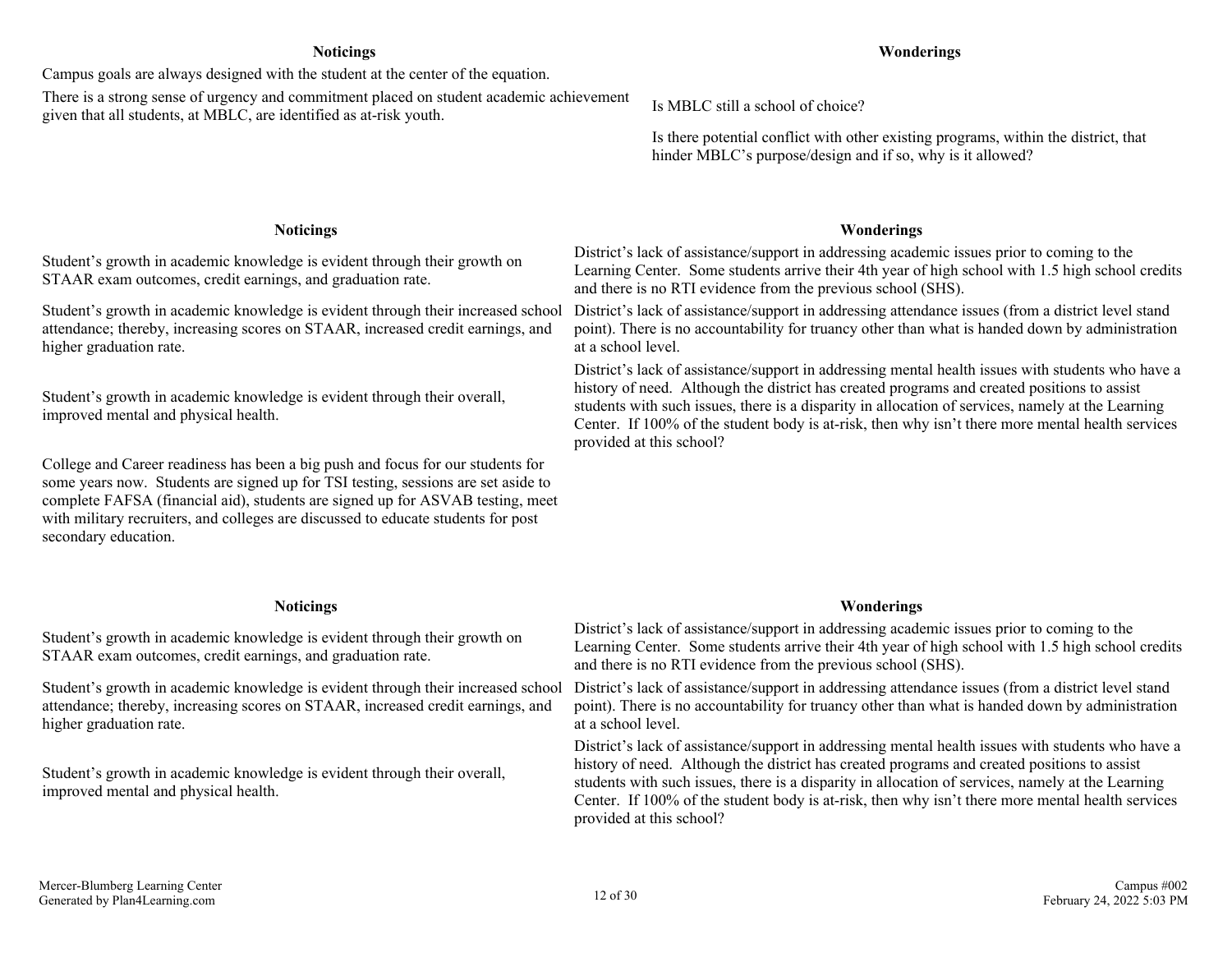College and Career readiness has been a big push and focus for our students for some years now. Students are signed up for TSI testing, sessions are set aside to complete FAFSA (financial aid), students are signed up for ASVAB testing, meet with military recruiters, and colleges are discussed to educate students for post secondary education.

#### **School Processes & Programs Strengths**

| <b>Strengths</b>                      | Challenges                                                                                                                                                             |
|---------------------------------------|------------------------------------------------------------------------------------------------------------------------------------------------------------------------|
| Strong qualified staff                | Willingness of staff to be flexible with last minute training opportunities.                                                                                           |
| Dedicated and Willing<br><b>Staff</b> | Forcing staff to take training that has been historically repetitive and thereby redundant.                                                                            |
|                                       | Funding to hire new staff to meet the demands of fluctuating numbers of students or to replace teachers who have retired or transferred to other<br>schools/districts. |

#### **Problem Statements Identifying School Processes & Programs Needs**

**Problem Statement 1 (Prioritized):** Upon entry into MBLC many students have a history of poor attendance; by creating an inclusive environment with relative work we can help these students create new habits of positive school attendance **Root Cause:** Outside factors in the students life from family life, forced work situations, non inclusive school environment, to previous poor school experiences in social & academics have caused students to develop the bad habit of not attending school.

**Problem Statement 2 (Prioritized):** Many new students to MBLC arrive to campus with multiple years worth of gaps in credits and lacking some or all EOC tests, bringing the challenge of helping students overcome helplessness and reestablishing in them the belief that graduation is possible. **Root Cause:** Students previous unsuccessful school experiences has caused them to develop a laissez fair attitude towards school attendance and academic work; "I can't do it so why bother, I am going to fail anyway"

**Problem Statement 3 (Prioritized):** MBLC staff must figure out a way to help students look past their negative current and past issues and positively influence all students to to focus on their current academic achievements and attendance by creating a safe welcoming environment for all. i.e. We must make them Believe in themselves **Root Cause:** Many MBLC students are arriving to campus plagued by serious issues: poor attendance and grades, serious family/home issues, pregnancy, lack of academic success, hopelessness, and wanting to drop out, they have never belonging or purpose increasing anxiety and hopeless to the point that they ask themselves why bother.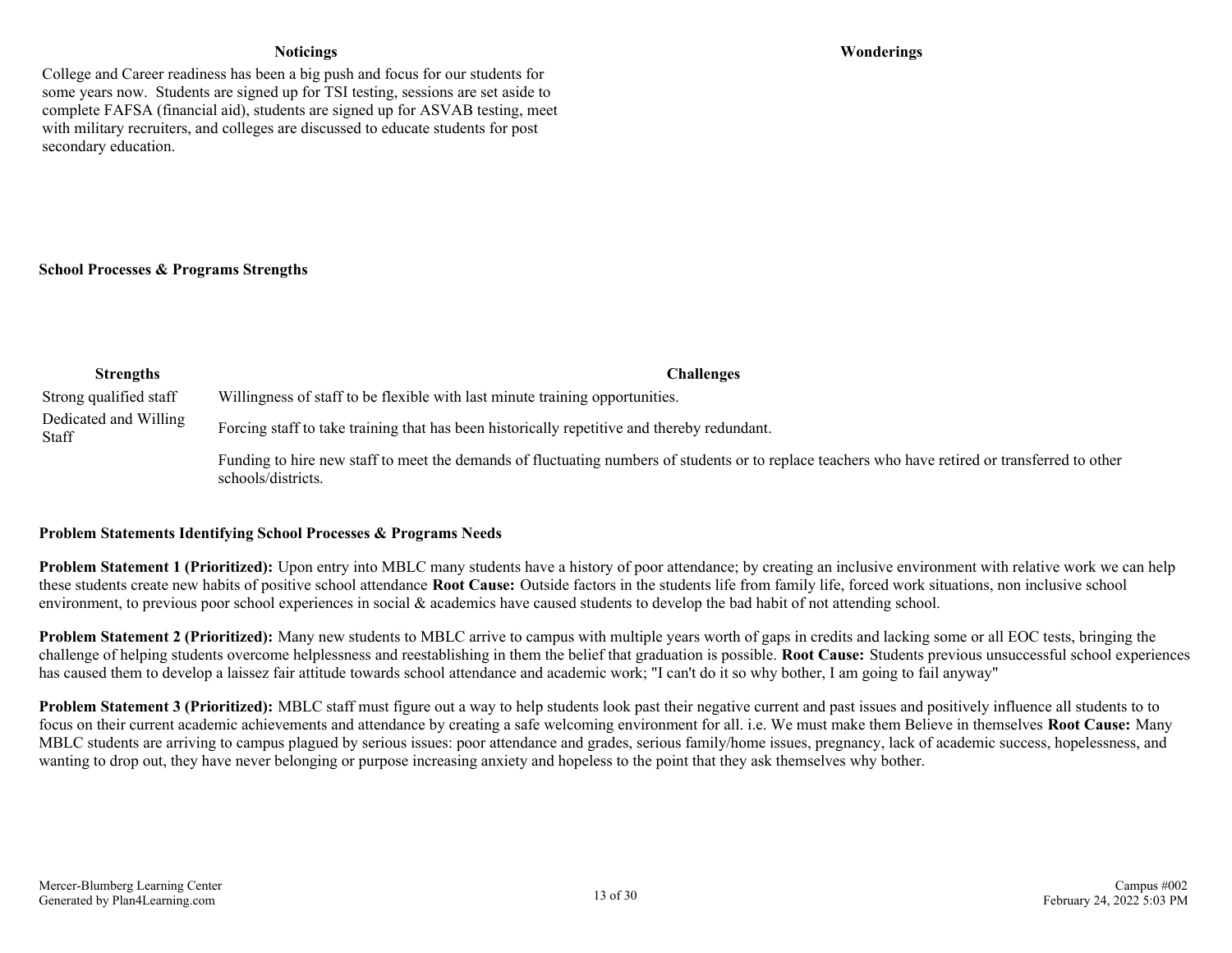Mercer-Blumberg Learning Center

**Perceptions Strengths Strengths Challenges Challenges** 

Students feel comfortable on our campus, we can tell when they start opening up (talking, being themselves, becoming students, succeeding)

Generated by Plan4Learning.com 14 of 30

Students can gain a lot of momentum through consistent attendance. Students to care Students to care

Attendance is always a challenge, especially without support from home Small campus we know when they are gone and when they skip Getting students to like school and buy in enough to want to come to school Students lack of academic success

## **Noticings Wonderings** Lack of Attendance usually tied to low parent support How do I get kids to like Math? We have DAEP placements, but not many, most issues get solved before they become a problem. How do we get them to like school The core of our beliefs are that the student is first. All we do and ever program we begin starts with how well it benefit our students Teachers believe that relationships and creating a a family atmosphere are keys to success

**Noticings Wonderings** Core teachers have low turnover, elective teachers turnover is moderate

**Noticings Wonderings** Parents are always welcome to join us on campus, award, ratellity are always welcome to join as on campus, award,<br>What can principal do to improve this graduation, Update webpage

# Could parents eat more with kids

<span id="page-13-0"></span>**Perceptions**

## **Perceptions Summary**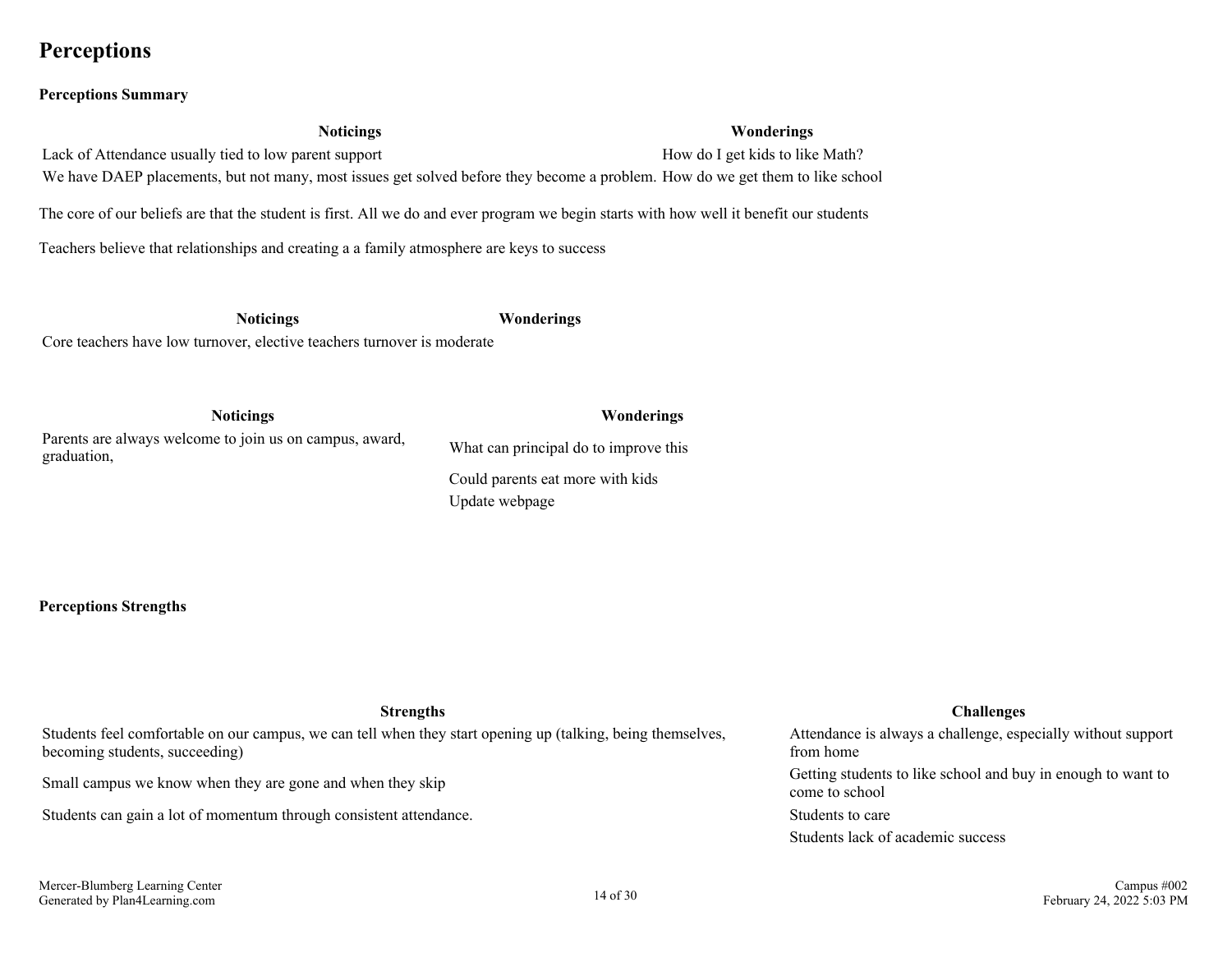**Strengths Challenges**

Close knit group, So much stuff to know at different points in the year, always adjusting to new situations

#### **Strengths Challenges**

Take the suggestions from parents and students Seniors completing courses throughout the year, poses challenges keeping in contact with those families through june's graduation.

#### **Problem Statements Identifying Perceptions Needs**

**Problem Statement 1 (Prioritized):** Upon entry into MBLC many students have a history of poor attendance; by creating an inclusive environment with relative work we can help these students create new habits of positive school attendance **Root Cause:** Outside factors in the students life from family life, forced work situations, non inclusive school environment, to previous poor school experiences in social & academics have caused students to develop the bad habit of not attending school.

**Problem Statement 2 (Prioritized):** MBLC staff must figure out a way to help students look past their negative current and past issues and positively influence all students to to focus on their current academic achievements and attendance by creating a safe welcoming environment for all. i.e. We must make them Believe in themselves **Root Cause:** Many MBLC students are arriving to campus plagued by serious issues: poor attendance and grades, serious family/home issues, pregnancy, lack of academic success, hopelessness, and wanting to drop out, they have never belonging or purpose increasing anxiety and hopeless to the point that they ask themselves why bother.

**Problem Statement 3 (Prioritized):** Many new students to MBLC arrive to campus with multiple years worth of gaps in credits and lacking some or all EOC tests, bringing the challenge of helping students overcome helplessness and reestablishing in them the belief that graduation is possible. **Root Cause:** Students previous unsuccessful school experiences has caused them to develop a laissez fair attitude towards school attendance and academic work; "I can't do it so why bother, I am going to fail anyway"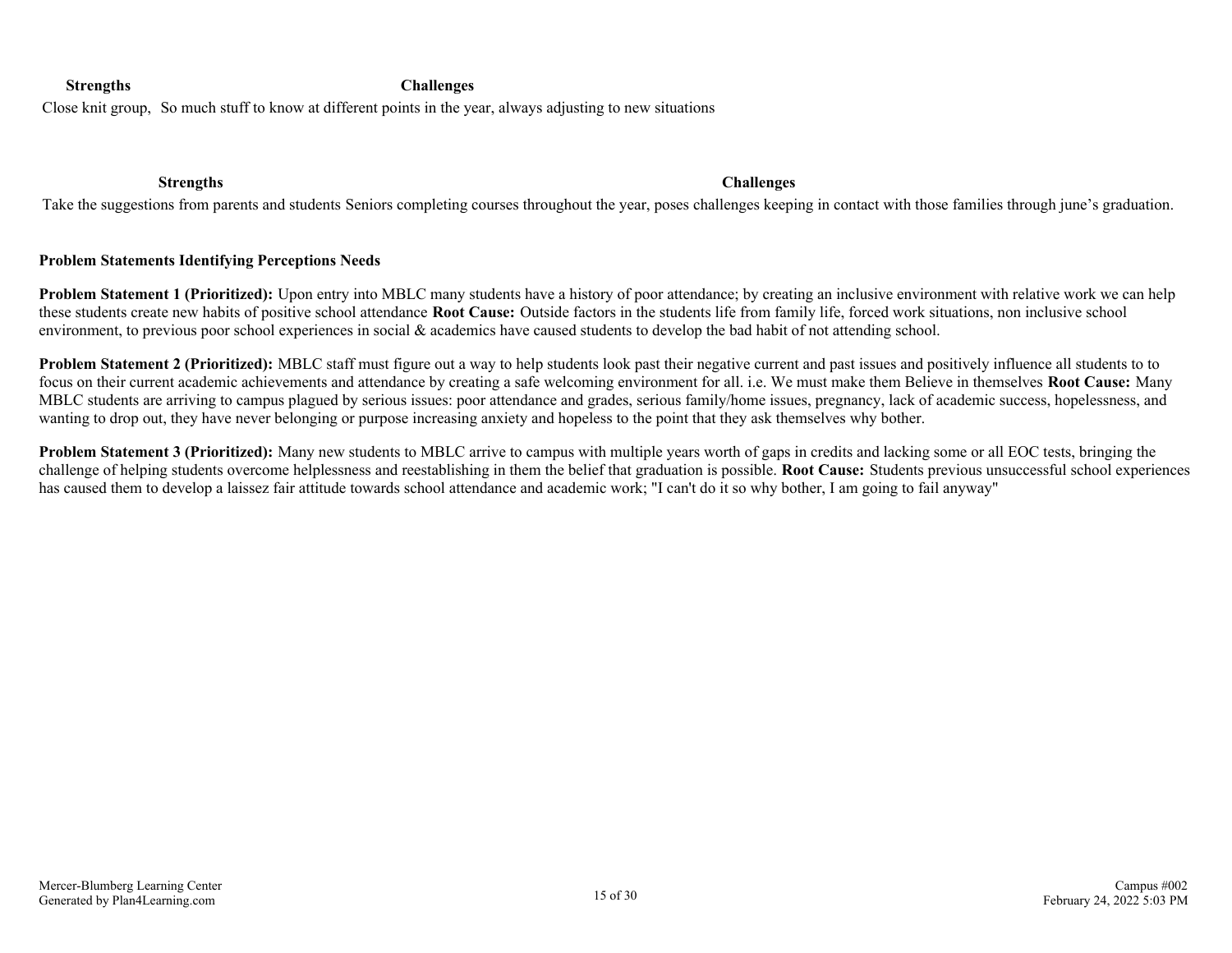# **Priority Problem Statements**

<span id="page-15-0"></span>**Problem Statement 1**: Upon entry into MBLC many students have a history of poor attendance; by creating an inclusive environment with relative work we can help these students create new habits of positive school attendance

**Root Cause 1**: Outside factors in the students life from family life, forced work situations, non inclusive school environment, to previous poor school experiences in social & academics have caused students to develop the bad habit of not attending school.

**Problem Statement 1 Areas**: Demographics - Student Learning - School Processes & Programs - Perceptions

**Problem Statement 2**: MBLC staff must figure out a way to help students look past their negative current and past issues and positively influence all students to to focus on their current academic achievements and attendance by creating a safe welcoming environment for all. i.e. We must make them Believe in themselves

**Root Cause 2**: Many MBLC students are arriving to campus plagued by serious issues: poor attendance and grades, serious family/home issues, pregnancy, lack of academic success, hopelessness, and wanting to drop out, they have never belonging or purpose increasing anxiety and hopeless to the point that they ask themselves why bother.

**Problem Statement 2 Areas**: Demographics - Student Learning - School Processes & Programs - Perceptions

**Problem Statement 3**: Many new students to MBLC arrive to campus with multiple years worth of gaps in credits and lacking some or all EOC tests, bringing the challenge of helping students overcome helplessness and reestablishing in them the belief that graduation is possible.

**Root Cause 3**: Students previous unsuccessful school experiences has caused them to develop a laissez fair attitude towards school attendance and academic work; "I can't do it so why bother, I am going to fail anyway"

**Problem Statement 3 Areas**: Demographics - Student Learning - School Processes & Programs - Perceptions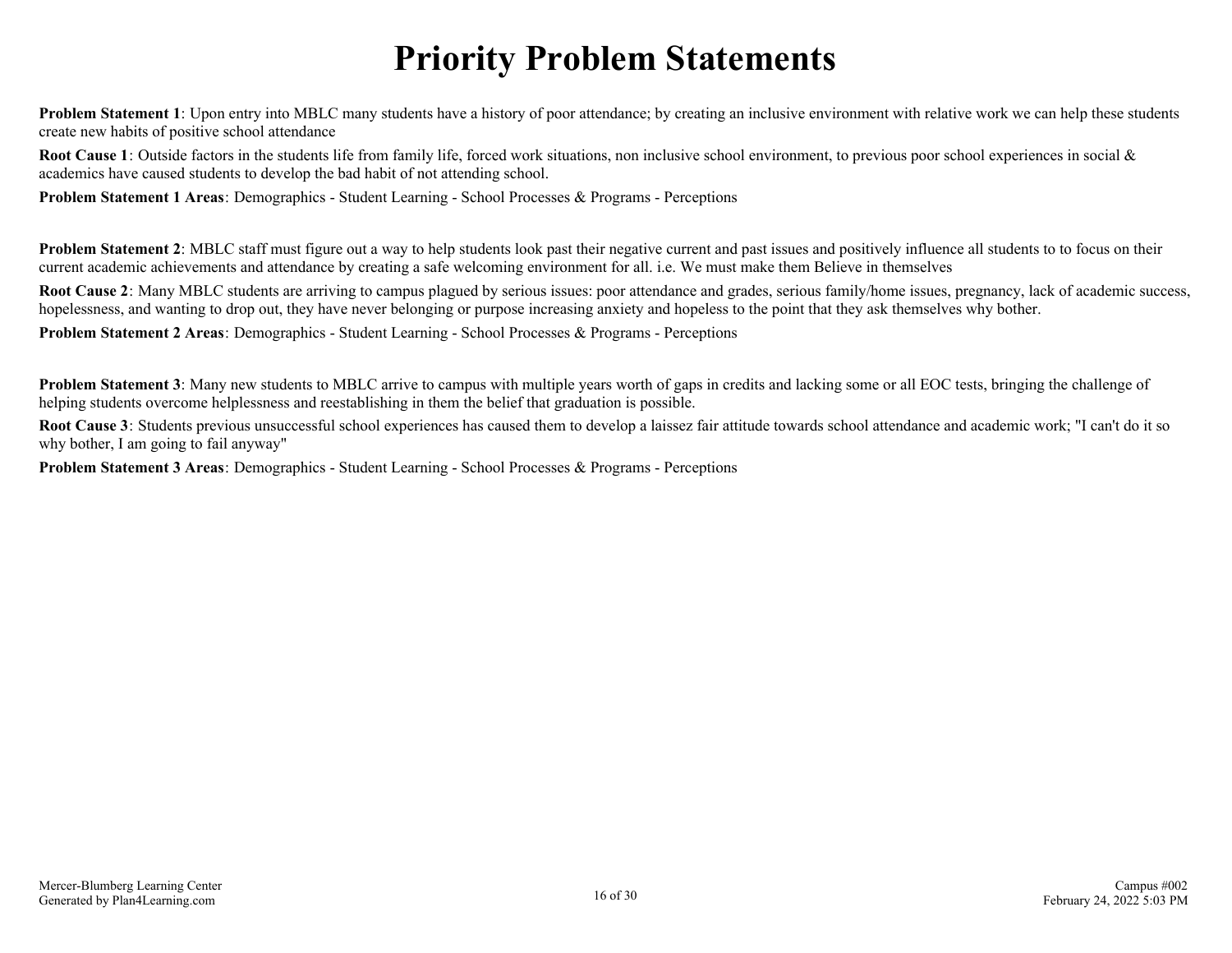# **Comprehensive Needs Assessment Data Documentation**

<span id="page-16-0"></span>The following data were used to verify the comprehensive needs assessment analysis:

#### **Improvement Planning Data**

- District goals
- Campus goals
- HB3 CCMR goals
- Performance Objectives with summative review (prior year)
- Campus/District improvement plans (current and prior years)
- State and federal planning requirements
- Covid-19 Factors and/or waivers

#### **Accountability Data**

- Texas Academic Performance Report (TAPR) data
- Student Achievement Domain
- Closing the Gaps Domain
- Effective Schools Framework data
- Federal Report Card Data
- Alternative Education Accountability (AEA) data
- Local Accountability Systems (LAS) data

#### **Student Data: Assessments**

- State and federally required assessment information
- (STAAR) current and longitudinal results, including all versions
- STAAR End-of-Course current and longitudinal results, including all versions
- STAAR released test questions
- STAAR EL progress measure data
- Texas English Language Proficiency Assessment System (TELPAS) and TELPAS Alternate results
- Texas Primary Reading Inventory (TPRI), Tejas LEE, or other alternate early reading assessment results
- Postsecondary college, career or military-ready graduates
- Texas Success Initiative (TSI) data for postsecondary/college-ready graduates data
- Advanced Placement (AP) and/or International Baccalaureate (IB) assessment data
- Student failure and/or retention rates
- Running Records results
- Observation Survey results

#### **Student Data: Student Groups**

- Economically Disadvantaged / Non-economically disadvantaged performance, progress, and participation data
- Male / Female performance, progress, and participation data
- Special education/non-special education population including discipline, progress and participation data
- Migrant/non-migrant population including performance, progress, discipline, attendance and mobility data
- At-risk/non-at-risk population including performance, progress, discipline, attendance, and mobility data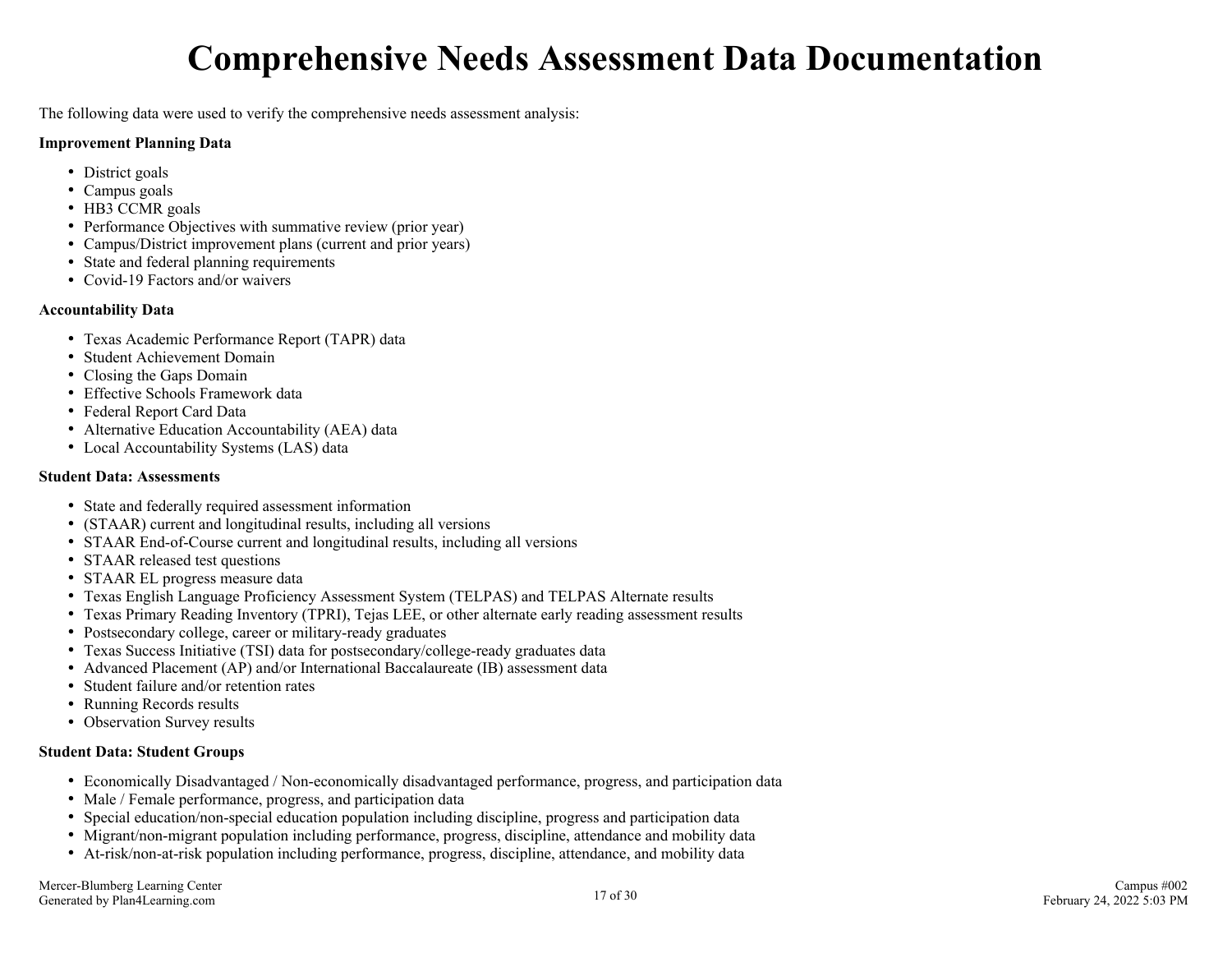- EL/non-EL or LEP data, including academic achievement, progress, support and accommodation needs, race, ethnicity, gender, etc.
- Section 504 data
- Homeless data
- Gifted and talented data
- Dyslexia Data
- Response to Intervention (RtI) student achievement data

#### **Student Data: Behavior and Other Indicators**

- Completion rates and/or graduation rates data
- Annual dropout rate data
- Attendance data
- Mobility rate, including longitudinal data
- Discipline records
- Violence and/or violence prevention records
- Tobacco, alcohol, and other drug-use data
- Student surveys and/or other feedback
- Class size averages by grade and subject
- School safety data

### **Employee Data**

- Professional learning communities (PLC) data
- Staff surveys and/or other feedback
- Teacher/Student Ratio
- State certified and high quality staff data
- Campus leadership data
- Campus department and/or faculty meeting discussions and data
- Professional development needs assessment data
- Evaluation(s) of professional development implementation and impact
- TTESS data
- T-PESS data

## **Parent/Community Data**

• Parent engagement rate

## **Support Systems and Other Data**

- Organizational structure data
- Processes and procedures for teaching and learning, including program implementation
- Communications data
- Capacity and resources data
- Budgets/entitlements and expenditures data
- Study of best practices
- Action research results
- Other additional data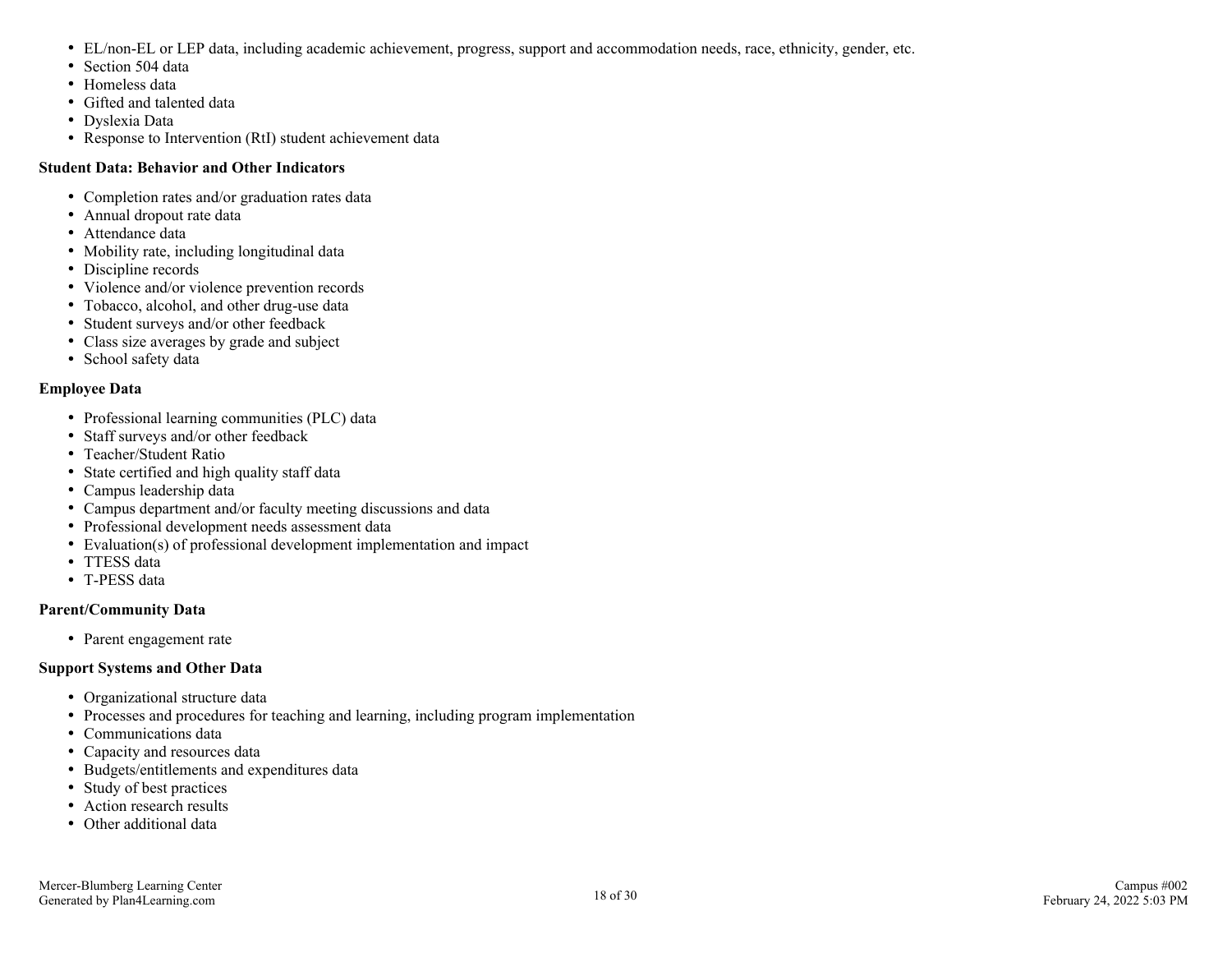# **Goals**

<span id="page-18-0"></span>**Goal 1:** Improve student learning through improved instructional practice (Strategic Priority 1).

**Performance Objective 1:** TEACHING AND LEARNING: By focusing on curriculum alignment, instructional practices, Blended Learning, and support for special programs and sub-populations, MBLC will increase in the percentage of students who pass all English EOC exams from 63% to 75% in 2021-2022 and from 75% to 80% in 2022-2023.

### **Targeted or ESF High Priority**

**Evaluation Data Sources:** EOC scores averaged from Fall and spring administrations

| <b>Strategy 1 Details</b>                                                                                                                                                                                                                             |                  | <b>Reviews</b>   |                |                  |
|-------------------------------------------------------------------------------------------------------------------------------------------------------------------------------------------------------------------------------------------------------|------------------|------------------|----------------|------------------|
| <b>Strategy 1:</b> MBLC Students will be enrolled in content level EOC classes for reteach in all subjects that they failed to pass                                                                                                                   |                  | <b>Formative</b> |                |                  |
| the EOC. English EOC will also be enrolled in 7th period enrichment classes to increase their passage rates from an<br>overall average of 63% to 75% (TEA Required)                                                                                   | <b>Nov</b>       | Jan              | Mar            | June             |
| <b>Strategy's Expected Result/Impact:</b> Students will show an increase in their EOC performance in Dec, Apr, and<br>May.                                                                                                                            | 60%              | 80%              |                |                  |
| <b>Staff Responsible for Monitoring: Teachers, Counselor, and Principal</b>                                                                                                                                                                           |                  |                  |                |                  |
| TEA Priorities: Improve low-performing schools - ESF Levers: Lever 5: Effective Instruction - Additional<br><b>Targeted Support Strategy</b>                                                                                                          |                  |                  |                |                  |
| <b>Strategy 2 Details</b>                                                                                                                                                                                                                             |                  |                  | <b>Reviews</b> |                  |
| Strategy 2: Performance on State EOC assessments as well as performance in school is directly tied to attendance, MBLC                                                                                                                                | <b>Formative</b> |                  |                | <b>Summative</b> |
| will continue attendance incentives to improve the overall attendance of students at MBLC from 84.28% to 87%. Additional<br>interventions specifically targeting the attendance of students that have below 80% overall attendance will be the focus. | <b>Nov</b>       | Jan              | Mar            | June             |
| Strategy's Expected Result/Impact: Attendance to improve to 87%, students to show an increase in credits<br>earned and improved EOC passage rates.                                                                                                    |                  | 20%              |                |                  |
| <b>Staff Responsible for Monitoring:</b> Teachers, truancy intervention aide, secretary, and Principal                                                                                                                                                |                  |                  |                |                  |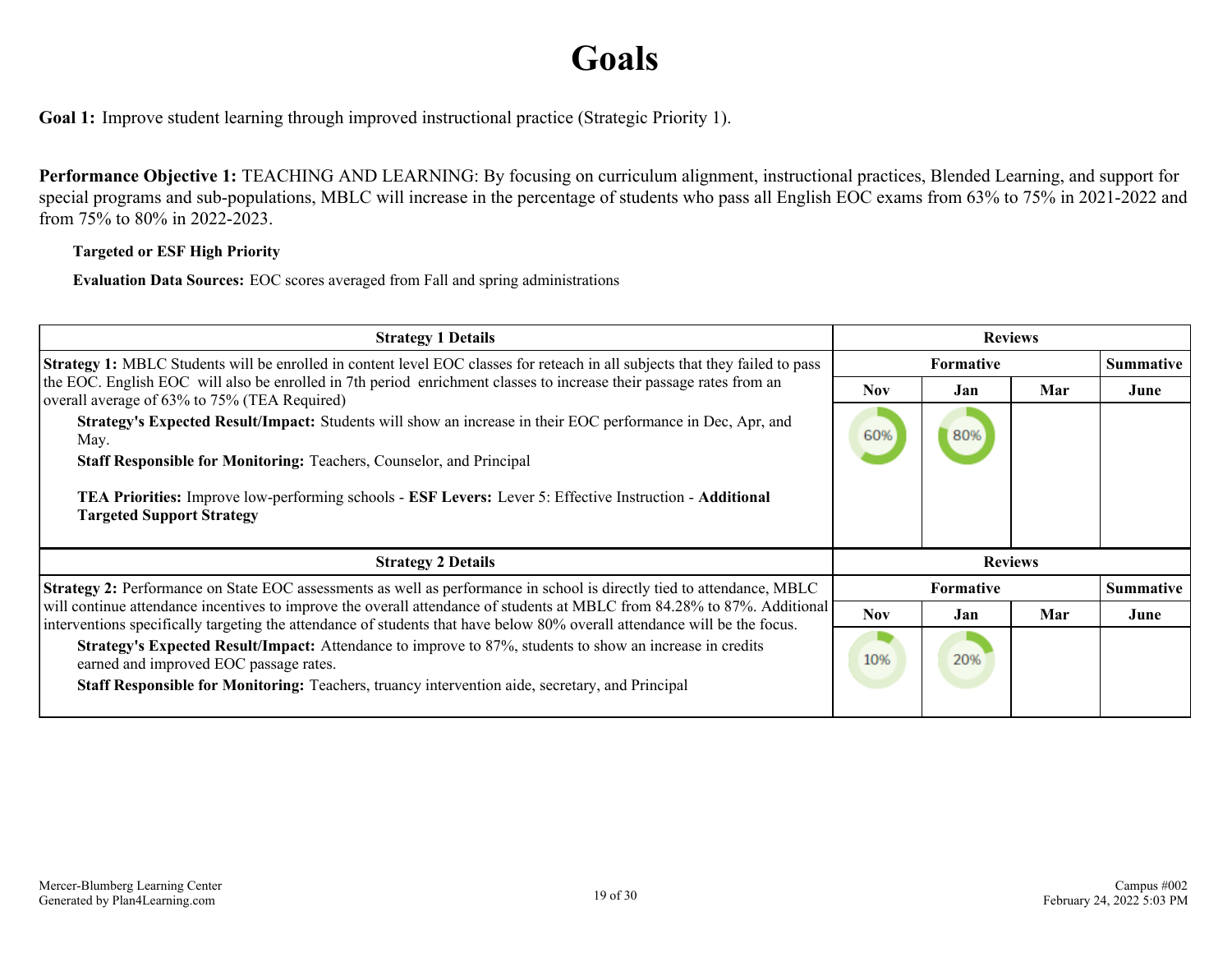| <b>Strategy 3 Details</b>                                                                                                                                                                                                                                         |            |           | <b>Reviews</b> |                  |
|-------------------------------------------------------------------------------------------------------------------------------------------------------------------------------------------------------------------------------------------------------------------|------------|-----------|----------------|------------------|
| <b>Strategy 3:</b> Teachers will utilize the purposeful planning protocol in their EOC classes to assist them in unpacking the                                                                                                                                    | Formative  |           |                | <b>Summative</b> |
| content TEKS of their subjects and develop lesson plans that are more relevant, rigorous, and include more student<br>engagement. Teacher will also find daily SEL connections to kids to help each content area teacher to increase their                        | <b>Nov</b> | Jan       | Mar            | June             |
| passage rates on the retakes and to increase the amount of meets and masters on their original tests., as well as increase<br>course completion.                                                                                                                  | 20%        | 65%       |                |                  |
| Strategy's Expected Result/Impact: Increase the amount of students passing the retakes tests of each content<br>area. Increase the amount of meets and masters on the US History and other original test takers.                                                  |            |           |                |                  |
| <b>Staff Responsible for Monitoring: Teacher, principal</b>                                                                                                                                                                                                       |            |           |                |                  |
| <b>Comprehensive Support Strategy</b>                                                                                                                                                                                                                             |            |           |                |                  |
| <b>Strategy 4 Details</b>                                                                                                                                                                                                                                         |            |           | <b>Reviews</b> |                  |
| Strategy 4: Provide high quality ongoing instructional services, including supplies and materials, to at-risk students and                                                                                                                                        |            | Formative |                |                  |
| sub pops. (TEA Required)                                                                                                                                                                                                                                          | <b>Nov</b> | Jan       | Mar            | June             |
| Strategy's Expected Result/Impact: Increase graduation rate<br><b>Staff Responsible for Monitoring: Principal</b><br>TEA Priorities: Build a foundation of reading and math - ESF Levers: Lever 5: Effective Instruction                                          |            |           |                |                  |
|                                                                                                                                                                                                                                                                   | 30%        | 45%       |                |                  |
| <b>Strategy 5 Details</b>                                                                                                                                                                                                                                         |            |           | <b>Reviews</b> |                  |
| Strategy 5: Following HB 4545 MBLC will make sure that all students that are unsuccessful on the EOC exams will be                                                                                                                                                | Formative  |           |                | <b>Summative</b> |
| placed in EOC classes to be monitored and receive all necessary and required supports each semester, including<br>instructional support, and completion of parent communication, and state compliance forms to increase the students overall                      | <b>Nov</b> | Jan       | Mar            | June             |
| passing rates from 76.8% to 85%.                                                                                                                                                                                                                                  |            |           |                |                  |
| Strategy's Expected Result/Impact: Improved communication with parents raising awareness about the<br>importance of working hard and completing the work necessary to pass the EOC assessments ultimately resulted<br>in increase passing rate from 76.8% to 85%. | 20%        | 50%       |                |                  |
| Staff Responsible for Monitoring: Principal, Counselor, Teachers                                                                                                                                                                                                  |            |           |                |                  |
| <b>Strategy 6 Details</b>                                                                                                                                                                                                                                         |            |           | <b>Reviews</b> |                  |
| Strategy 6: MBLC will begin to track and record all students below 80% attendance in Panorama documenting their                                                                                                                                                   |            | Formative |                | <b>Summative</b> |
| attendance and what inventions and consequences have been attempted to improve this students attendance. Student support<br>will be included to assist in this students group.                                                                                    | <b>Nov</b> | Jan       | Mar            | June             |
|                                                                                                                                                                                                                                                                   |            |           |                |                  |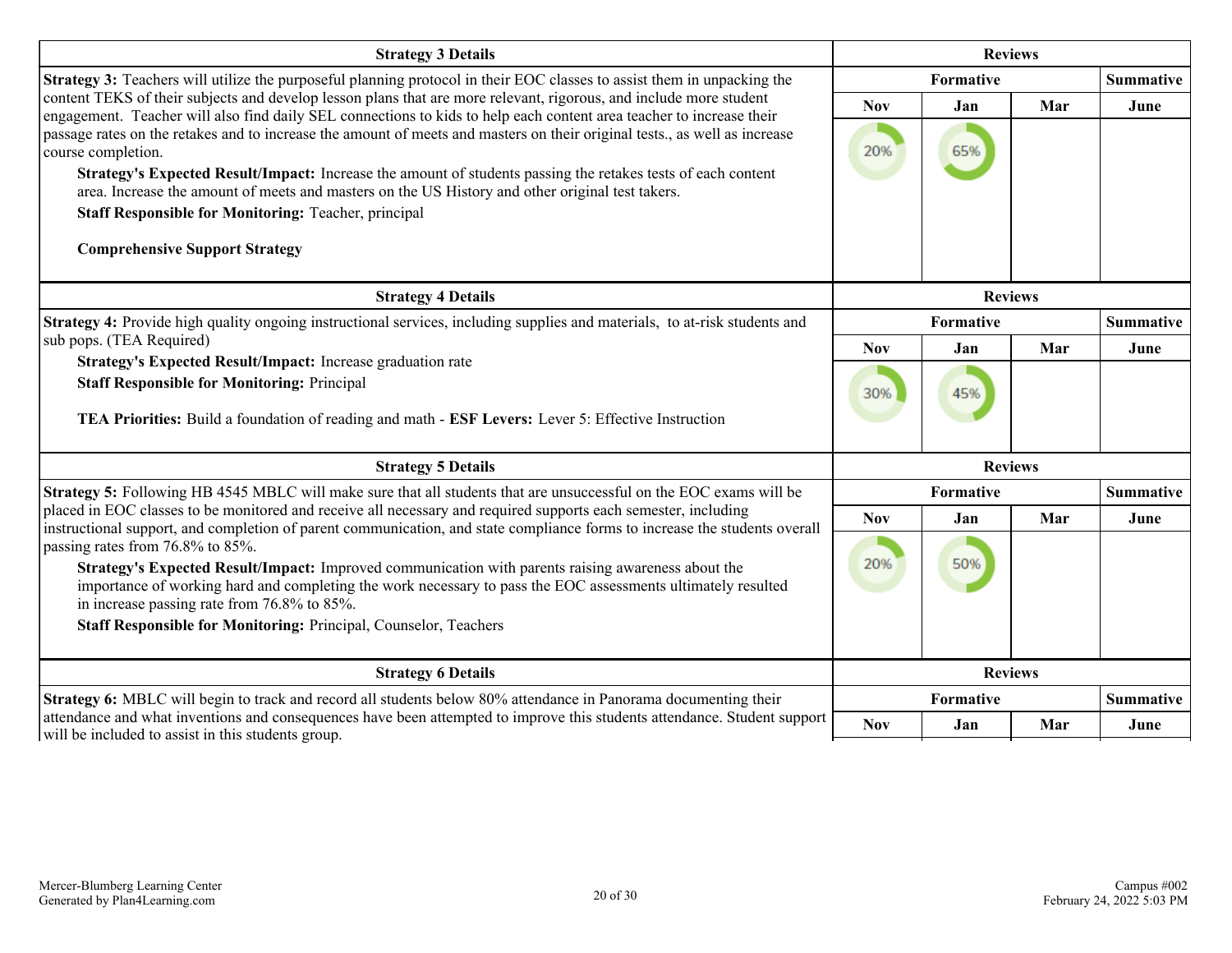| Strategy's Expected Result/Impact: Increase overall students attendance and reduce the amount of students<br>with less than 80% attendance.<br>Staff Responsible for Monitoring: Principal, secretary, truancy attendance clerk. Central office student support<br>services |                             |                 | 10%         | 25% |  |
|-----------------------------------------------------------------------------------------------------------------------------------------------------------------------------------------------------------------------------------------------------------------------------|-----------------------------|-----------------|-------------|-----|--|
|                                                                                                                                                                                                                                                                             |                             |                 |             |     |  |
| 0%                                                                                                                                                                                                                                                                          | Accomplished<br>No Progress | Continue/Modify | Discontinue |     |  |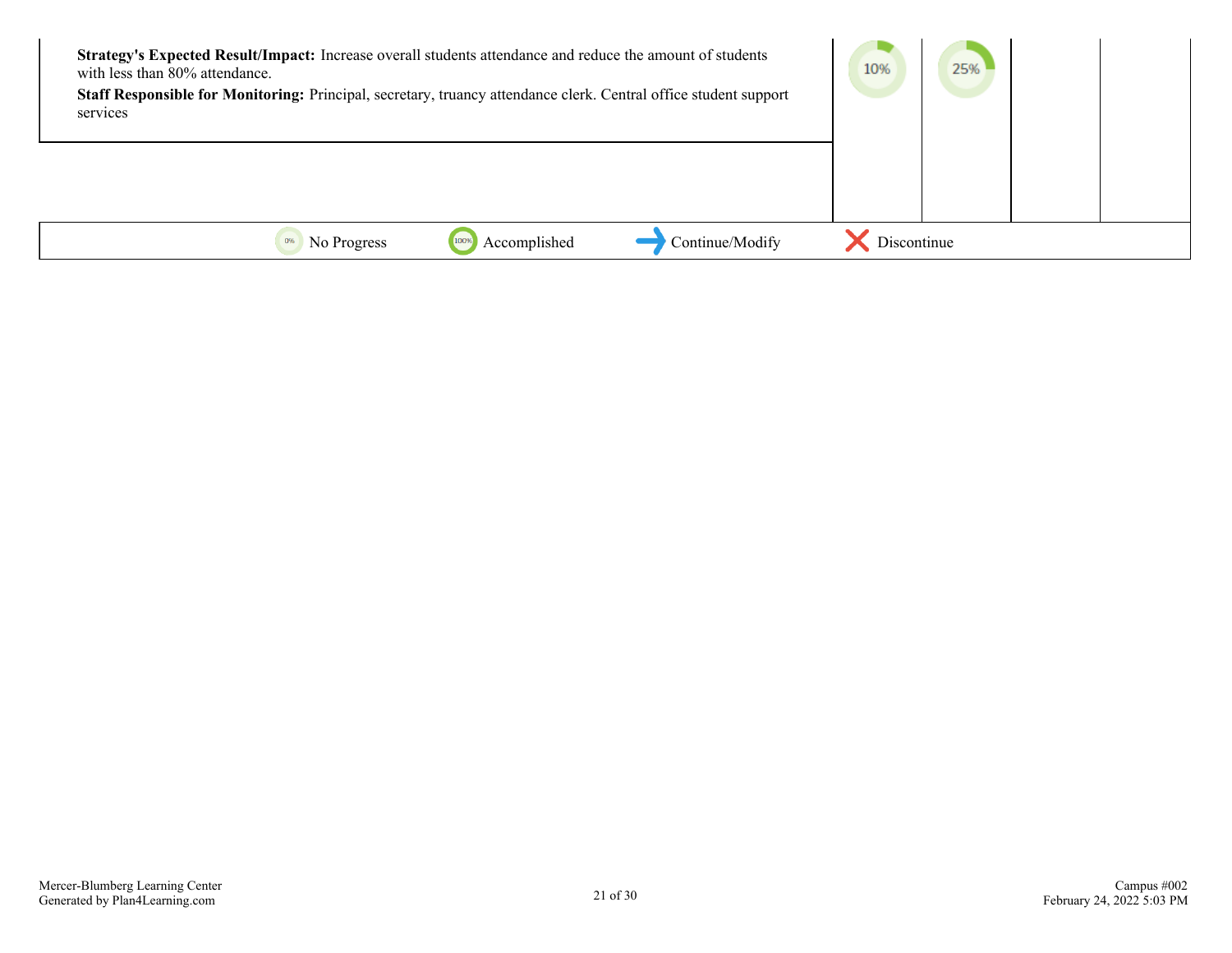**Performance Objective 2:** POST-SECONDARY READINESS: MBLC will increase the targets met from 9% to 20% in the School Quality Status (CCMR) component of Closing the Gap domain.

**Evaluation Data Sources:** CCMR document

| <b>Strategy 1 Details</b>                                                                                                                                                                                                                                                                                                                                                                       | <b>Reviews</b> |           |     |      |
|-------------------------------------------------------------------------------------------------------------------------------------------------------------------------------------------------------------------------------------------------------------------------------------------------------------------------------------------------------------------------------------------------|----------------|-----------|-----|------|
| <b>Strategy 1:</b> MBLC will work with students to ensure that they are meeting the requirements of the CCMR in respects to the                                                                                                                                                                                                                                                                 |                | Summative |     |      |
| area of TSI, Testing, military, and other post secondary entries. Counselor will encourage work and prepare for the TSI tests<br>to all students who have not met the required passing scores. MBLC will also work on making sure that all post secondary                                                                                                                                       | <b>Nov</b>     | Jan       | Mar | June |
| schools and Military service as recorded. MBLC will also encourage all students to graduate with endorsements. (TEA<br>Required)<br>Strategy's Expected Result/Impact: Increase in the score on the CCMR reports<br>Staff Responsible for Monitoring: Counselor, Secretary, Principal<br>TEA Priorities: Connect high school to career and college - ESF Levers: Lever 5: Effective Instruction | 5%             | 35%       |     |      |
| Accomplished<br>Continue/Modify<br>No Progress                                                                                                                                                                                                                                                                                                                                                  | Discontinue    |           |     |      |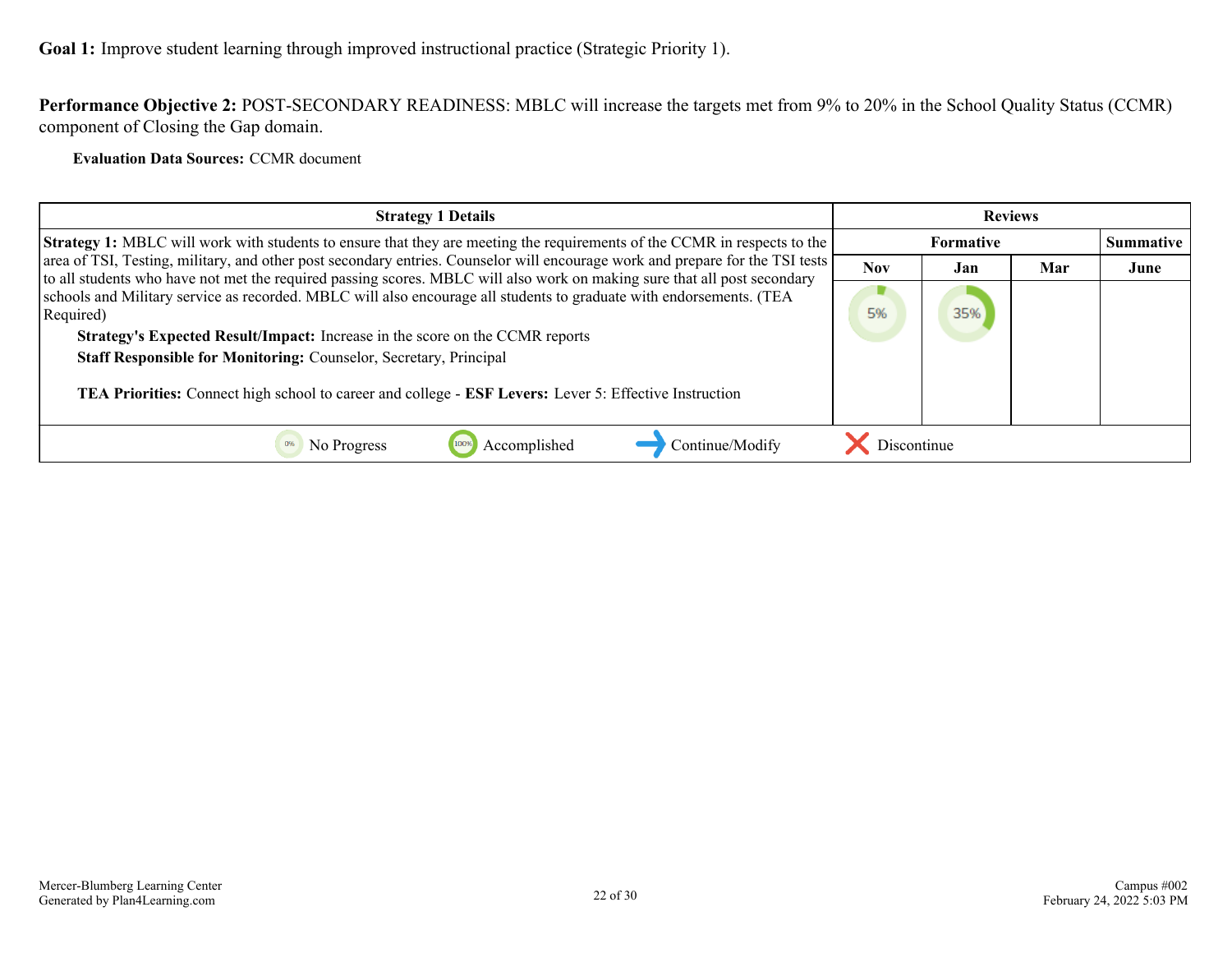**Performance Objective 3:** WHOLE CHILD SOCIAL EMOTIONAL LEARNING: MBLC will increase learning opportunities that support and reinforce the health and well-being of all students by addressing safety, lifetime fitness, school attendance, extra-curricular activities and the emotional support of all student populations. Through these experiences we will improve our attendance rate by 10%, raise our endorsement graduations by 5% and reduce or placements at DAEP to  $0\%$ .

**Evaluation Data Sources:** Student attendance, discipline referrals, climate surveys, employee attendance, drop-out data, homeless, migrant, participation in extra-curricular activities, graduation records.

| <b>Strategy 1 Details</b>                                                                                                                                                                                                             | <b>Reviews</b> |                               |                |                  |
|---------------------------------------------------------------------------------------------------------------------------------------------------------------------------------------------------------------------------------------|----------------|-------------------------------|----------------|------------------|
| Strategy 1: MBLC will increase school attendance from 84.28% to 87% by utilizing a system of regular calls, home visits,                                                                                                              |                | <b>Summative</b><br>Formative |                |                  |
| and parent conferences for all absent students. MBLC will also routinely award students with positive attendance trends.                                                                                                              | <b>Nov</b>     | Jan                           | Mar            | June             |
| Strategy's Expected Result/Impact: Increasing the overall school attendance rate by 3% and also increase<br>individual student attendance on previous below 80% attendance students by 8%.                                            |                |                               |                |                  |
| Staff Responsible for Monitoring: truancy intervention clerk, teachers, and principal                                                                                                                                                 | 5%             | 30%                           |                |                  |
|                                                                                                                                                                                                                                       |                |                               |                |                  |
| <b>Strategy 2 Details</b>                                                                                                                                                                                                             |                |                               | <b>Reviews</b> |                  |
| Strategy 2: MBLC will conduct exit interviews and a Google survey with all students graduating or leaving the school in                                                                                                               |                | Formative                     |                | <b>Summative</b> |
| order to gain more insight into what students liked most and least about MBLC. We will then take this information and use<br>it to improve all programs and offering to help increase the positive climate and culture of the school. | <b>Nov</b>     | Jan                           | Mar            | June             |
| Strategy's Expected Result/Impact: Increase in the amount of positive rated programs and adjustments to                                                                                                                               |                |                               |                |                  |
| programs and items that are rated negatively                                                                                                                                                                                          | 10%            | 50%                           |                |                  |
| Staff Responsible for Monitoring: Principal, secretary, truancy clerk, counselors, and teachers.                                                                                                                                      |                |                               |                |                  |
|                                                                                                                                                                                                                                       |                |                               |                |                  |
| <b>Strategy 3 Details</b>                                                                                                                                                                                                             |                | <b>Reviews</b>                |                |                  |
| <b>Strategy 3:</b> Provide high quality counseling and guidance services to all at risk students.                                                                                                                                     |                | Formative                     |                | Summative        |
| Strategy's Expected Result/Impact: Increased graduation rate for at risk students.                                                                                                                                                    | <b>Nov</b>     | Jan                           | Mar            | June             |
| <b>Staff Responsible for Monitoring: Principal, counselor</b>                                                                                                                                                                         | 20%            | 55%                           |                |                  |
| 0%<br>No Progress<br>1009<br>Accomplished<br>Continue/Modify                                                                                                                                                                          | Discontinue    |                               |                |                  |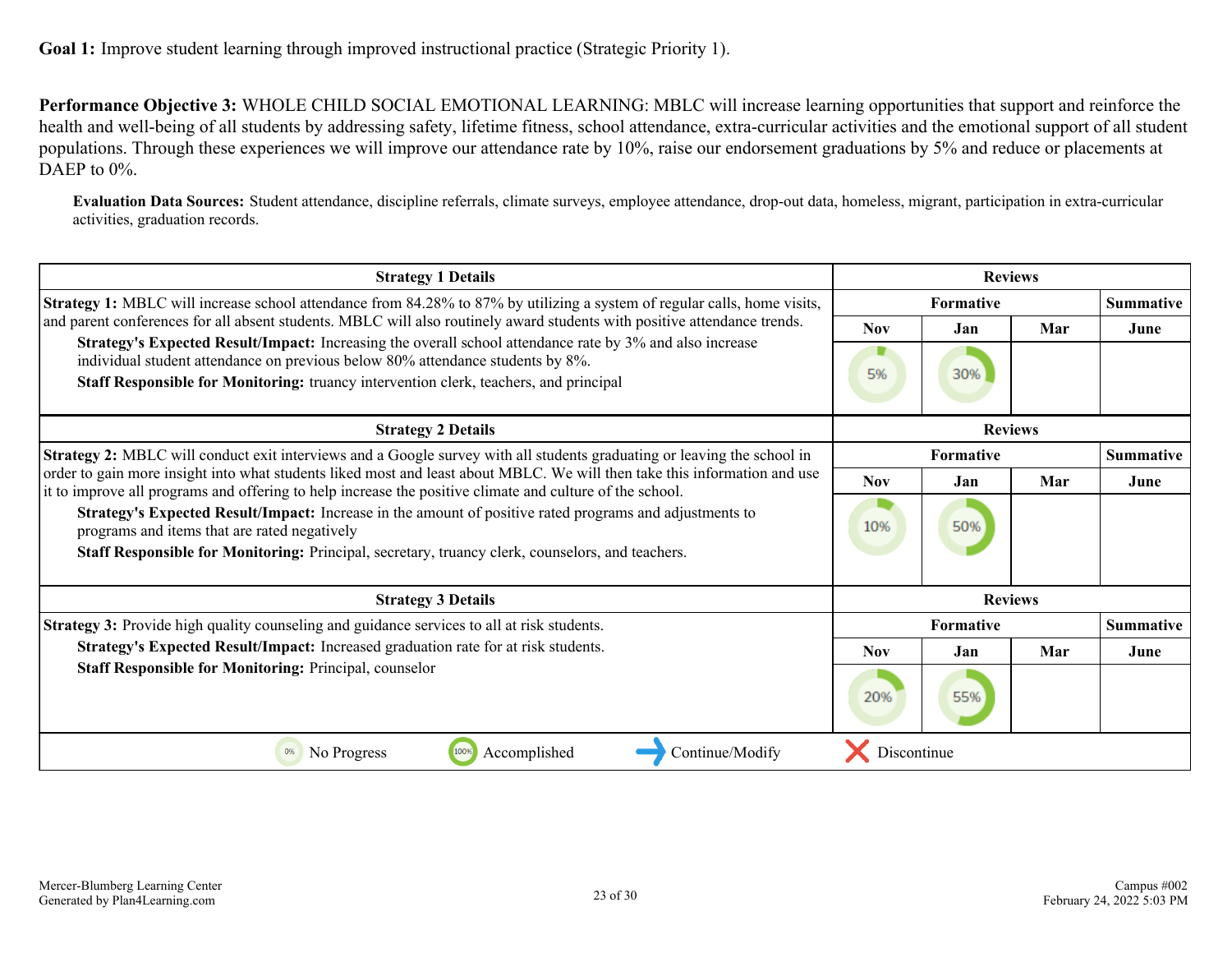<span id="page-23-0"></span>**Goal 2:** Engage parents, industry, and community partners to enrich the experience of students and staff and to establish Seguin ISD as an integral part of the community (Strategic Priority 2).

**Performance Objective 1:** PARENTAL AND FAMILY ENGAGEMENT: Increase the amount of opportunities for teachers and staff to engage in meaningful dialogue with parents and families by 15% through increased positive phone contacts.

**Evaluation Data Sources:** Communication logs, Sign in sheets

| <b>Strategy 1 Details</b>                                                                                                                                                                     | <b>Reviews</b> |                                      |     |      |
|-----------------------------------------------------------------------------------------------------------------------------------------------------------------------------------------------|----------------|--------------------------------------|-----|------|
| <b>Strategy 1:</b> Teacher will maintain a contact log to log in communication with parents, teacher will be asked to make more                                                               |                | <b>Summative</b><br><b>Formative</b> |     |      |
| positive communication then negative to build more positive contacts with parents. Teachers are also required to have daily<br>SEL contacts with all virtual students daily.                  | <b>Nov</b>     | Jan                                  | Mar | June |
| Strategy's Expected Result/Impact: Parents and teachers will have more open and honest communication with<br>each other and improved interaction to support our students for greater success. | 15%            | 25%                                  |     |      |
| <b>Staff Responsible for Monitoring: principal, teachers</b>                                                                                                                                  |                |                                      |     |      |
| <b>Strategy 2 Details</b>                                                                                                                                                                     |                | <b>Reviews</b>                       |     |      |
| Strategy 2: MBLC will have several No Place For Hate Events as well as awards ceremonies and graduation events in                                                                             |                | <b>Summative</b><br><b>Formative</b> |     |      |
| addition to a friends and family picnics. These events will be adjusted to meet the current CDC recommendations for social<br>distancing and gatherings.                                      | <b>Nov</b>     | Jan                                  | Mar | June |
| Strategy's Expected Result/Impact: More positive contact with the community and parents<br>Staff Responsible for Monitoring: Principal, teachers, truancy clerk                               | 15%            | 45%                                  |     |      |
| Continue/Modify<br>No Progress<br>Accomplished<br>0%                                                                                                                                          | Discontinue    |                                      |     |      |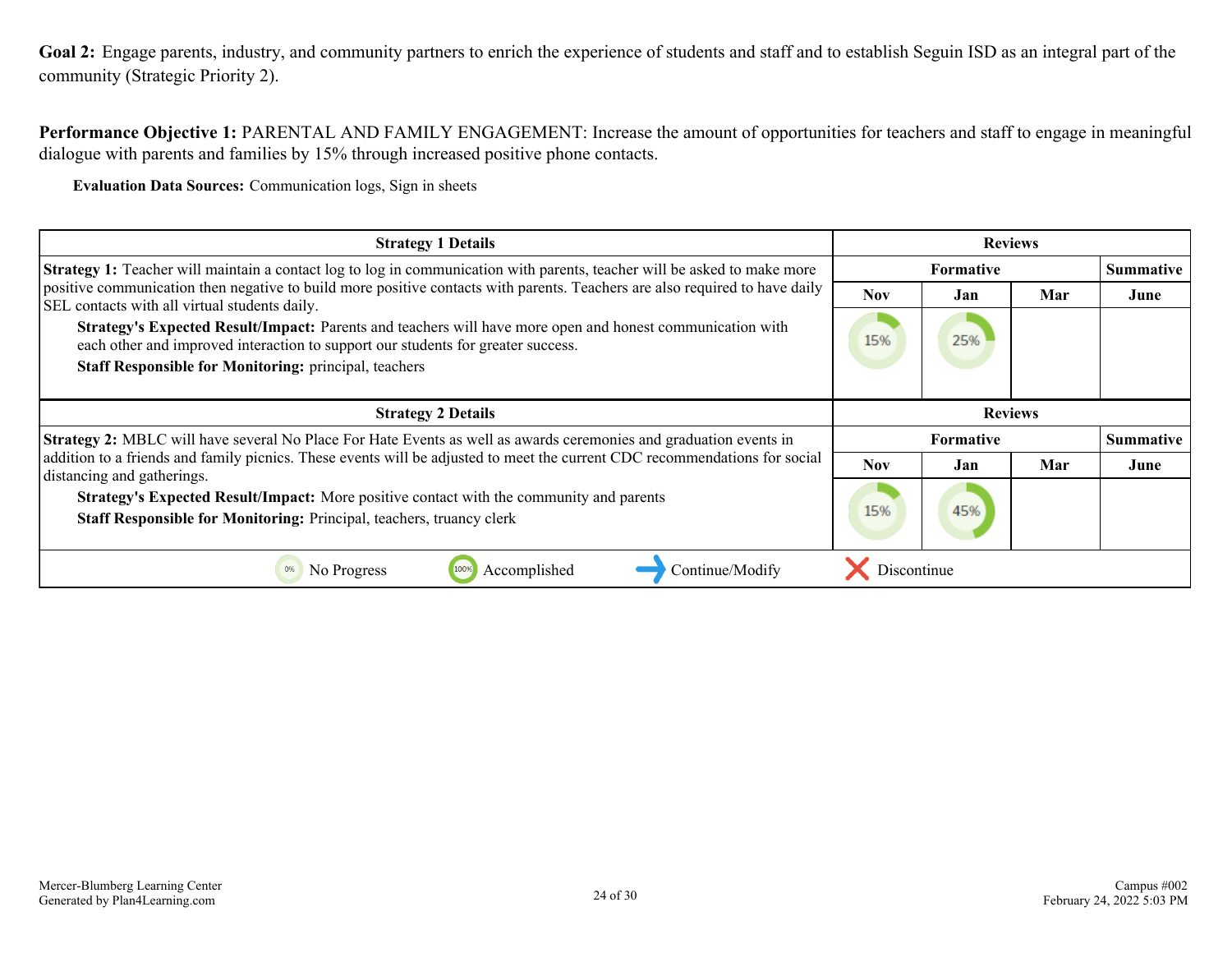Goal 2: Engage parents, industry, and community partners to enrich the experience of students and staff and to establish Seguin ISD as an integral part of the community (Strategic Priority 2).

**Performance Objective 2:** PUBLIC RELATIONS and COMMUNICATIONS: MBLC will increase its presence on the social media platforms of Facebook and Twitter by making sure that our staff is trained on social media platform use keeping our website up to date and increasing the number of followers through more usage by staff and students.

**Evaluation Data Sources:** Social media feedback, teacher reports, and parent reports

| <b>Strategy 1 Details</b>                                                                                                                                                                                                                                                                                  |             | <b>Reviews</b>                       |     |      |
|------------------------------------------------------------------------------------------------------------------------------------------------------------------------------------------------------------------------------------------------------------------------------------------------------------|-------------|--------------------------------------|-----|------|
| <b>Strategy 1:</b> MBLC will maintain a Facebook account and Twitter to spread positive news to community about the good                                                                                                                                                                                   |             | <b>Formative</b>                     |     |      |
| things occurring on campus in order to get more positive feedback from community and parents and support for MBLC<br>programs                                                                                                                                                                              | <b>Nov</b>  | Jan                                  | Mar | June |
| Strategy's Expected Result/Impact: More support from community and more positive feedback about MBLC<br>Staff Responsible for Monitoring: Dustin Wyatt- Twitter & Facebook, Principal, Sean Hoffman                                                                                                        | 20%         | 20%                                  |     |      |
| <b>Strategy 2 Details</b>                                                                                                                                                                                                                                                                                  |             | <b>Reviews</b>                       |     |      |
| <b>Strategy 2:</b> MBLC will look for opportunities of enrichment for our students by locating and encouraging students to<br>attend community events that provide students volunteer community service time, community job and college events, or to<br>visit public speaking events to listen and learn. |             | <b>Summative</b><br><b>Formative</b> |     |      |
|                                                                                                                                                                                                                                                                                                            |             | Jan                                  | Mar | June |
| Strategy's Expected Result/Impact: More rounded students and exposure to more and different events in the<br>community                                                                                                                                                                                     | 20%         | 30%                                  |     |      |
| <b>Staff Responsible for Monitoring: All Staff to look for events</b>                                                                                                                                                                                                                                      |             |                                      |     |      |
| TEA Priorities: Connect high school to career and college - ESF Levers: Lever 3: Positive School Culture                                                                                                                                                                                                   |             |                                      |     |      |
| Continue/Modify<br>No Progress<br>Accomplished                                                                                                                                                                                                                                                             | Discontinue |                                      |     |      |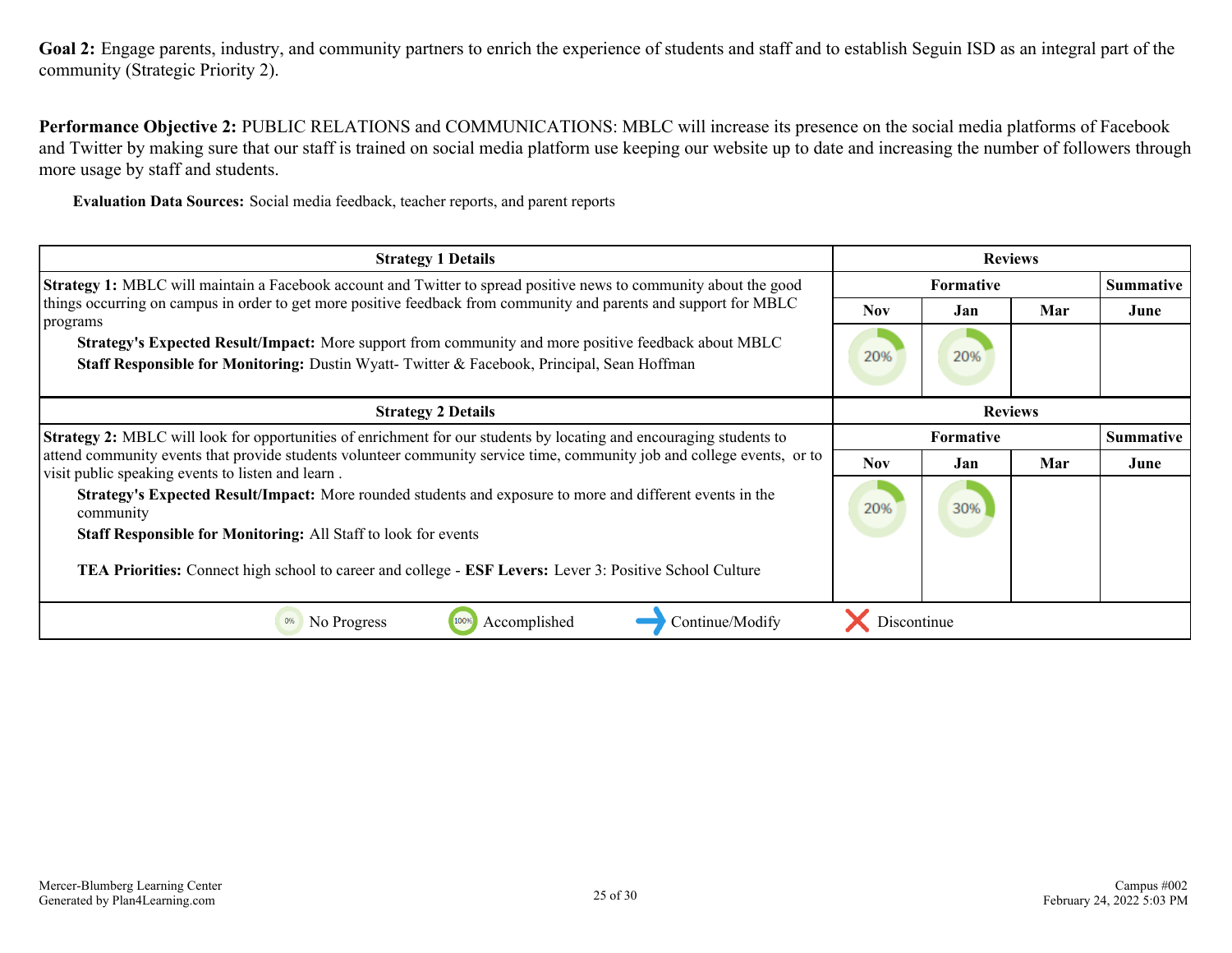<span id="page-25-0"></span>**Performance Objective 1:** RECRUIT, RETAIN, AND ENGAGE EFFECTIVE TEACHERS AND ADMINISTRATORS: MBLC will achieve a teacher turnover rate of less than 10% and an administrator turnover rate of 0%

**Evaluation Data Sources:** HR Reports

| <b>Strategy 1 Details</b>                                                                                                                                                                                                                                                                                                                                                      | <b>Reviews</b>    |                |     |                  |
|--------------------------------------------------------------------------------------------------------------------------------------------------------------------------------------------------------------------------------------------------------------------------------------------------------------------------------------------------------------------------------|-------------------|----------------|-----|------------------|
| <b>Strategy 1:</b> MBLC will work to maintain teacher satisfaction by having regular celebrations and recognition of staff                                                                                                                                                                                                                                                     | <b>Formative</b>  |                |     | <b>Summative</b> |
| birthdays, and just because days in order to maintain teacher happiness and have them want to work hard and come to<br>school everyday.<br>Strategy's Expected Result/Impact: Improved teacher satisfaction means less turn over and more production<br><b>Staff Responsible for Monitoring: Principal</b><br>TEA Priorities: Recruit, support, retain teachers and principals | <b>Nov</b><br>25% | Jan<br>40%     | Mar | June             |
|                                                                                                                                                                                                                                                                                                                                                                                |                   |                |     |                  |
| <b>Strategy 2 Details</b>                                                                                                                                                                                                                                                                                                                                                      |                   | <b>Reviews</b> |     |                  |
| <b>Strategy 2:</b> Provide high quality ongoing leadership to faculty of at risk students                                                                                                                                                                                                                                                                                      |                   | Formative      |     | <b>Summative</b> |
| Strategy's Expected Result/Impact: Increase graduation rate for at risk students.                                                                                                                                                                                                                                                                                              | <b>Nov</b>        | Jan            | Mar | June             |
| <b>Staff Responsible for Monitoring: Principal</b><br><b>TEA Priorities:</b> Build a foundation of reading and math                                                                                                                                                                                                                                                            | 15%               | 40%            |     |                  |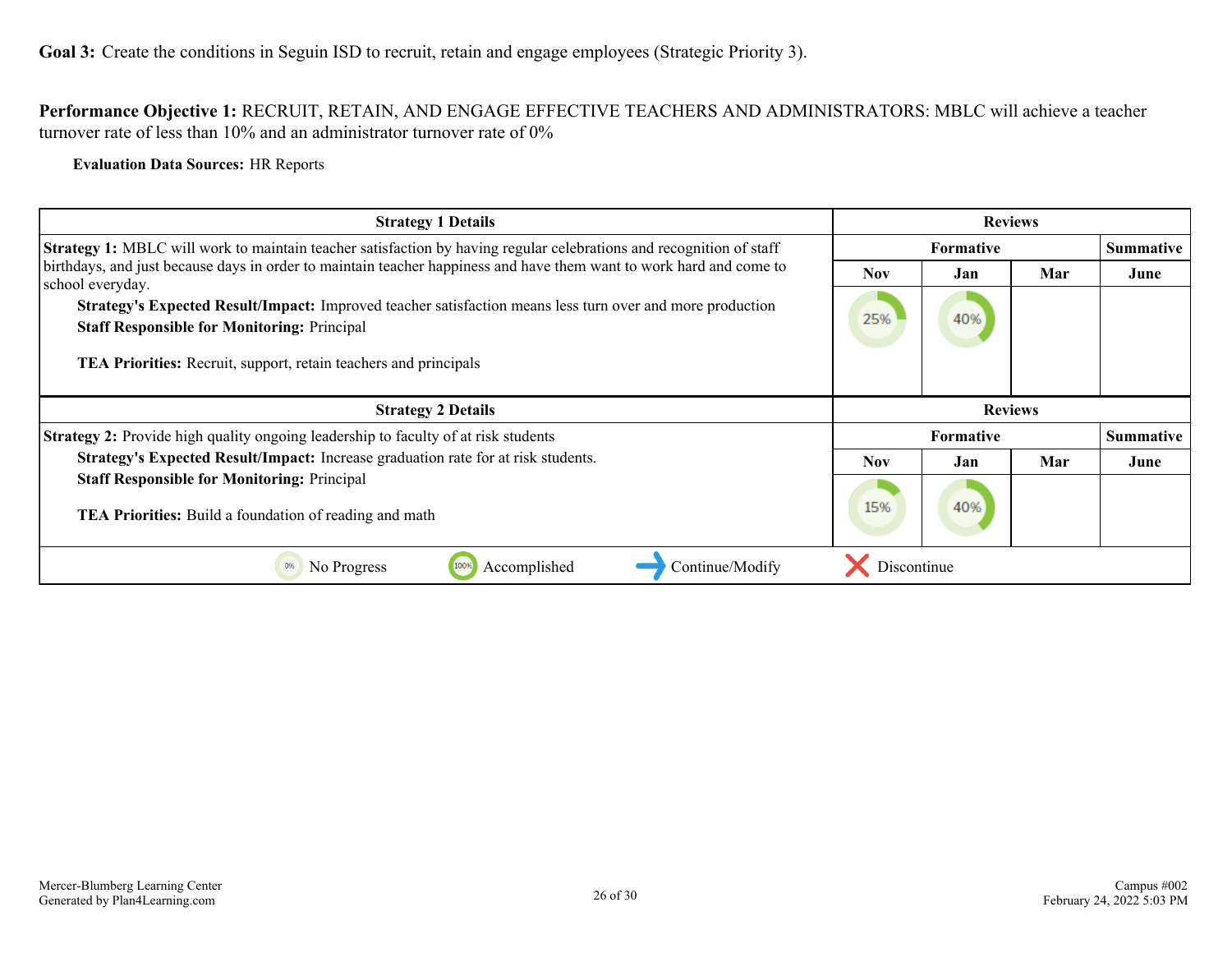# <span id="page-26-0"></span>**Comprehensive Support Strategies**

| Goal | <b>Objective</b> | <b>Strategy</b> | <b>Description</b>                                                                                                                                                                                                                                                                                                                                                                                                                                                                                         |
|------|------------------|-----------------|------------------------------------------------------------------------------------------------------------------------------------------------------------------------------------------------------------------------------------------------------------------------------------------------------------------------------------------------------------------------------------------------------------------------------------------------------------------------------------------------------------|
|      |                  |                 | Teachers will utilize the purposeful planning protocol in their EOC classes to assist them in unpacking the content TEKS of<br>their subjects and develop lesson plans that are more relevant, rigorous, and include more student engagement. Teacher will<br>also find daily SEL connections to kids to help each content area teacher to increase their passage rates on the retakes and to<br>increase the amount of meets and masters on their original tests., as well as increase course completion. |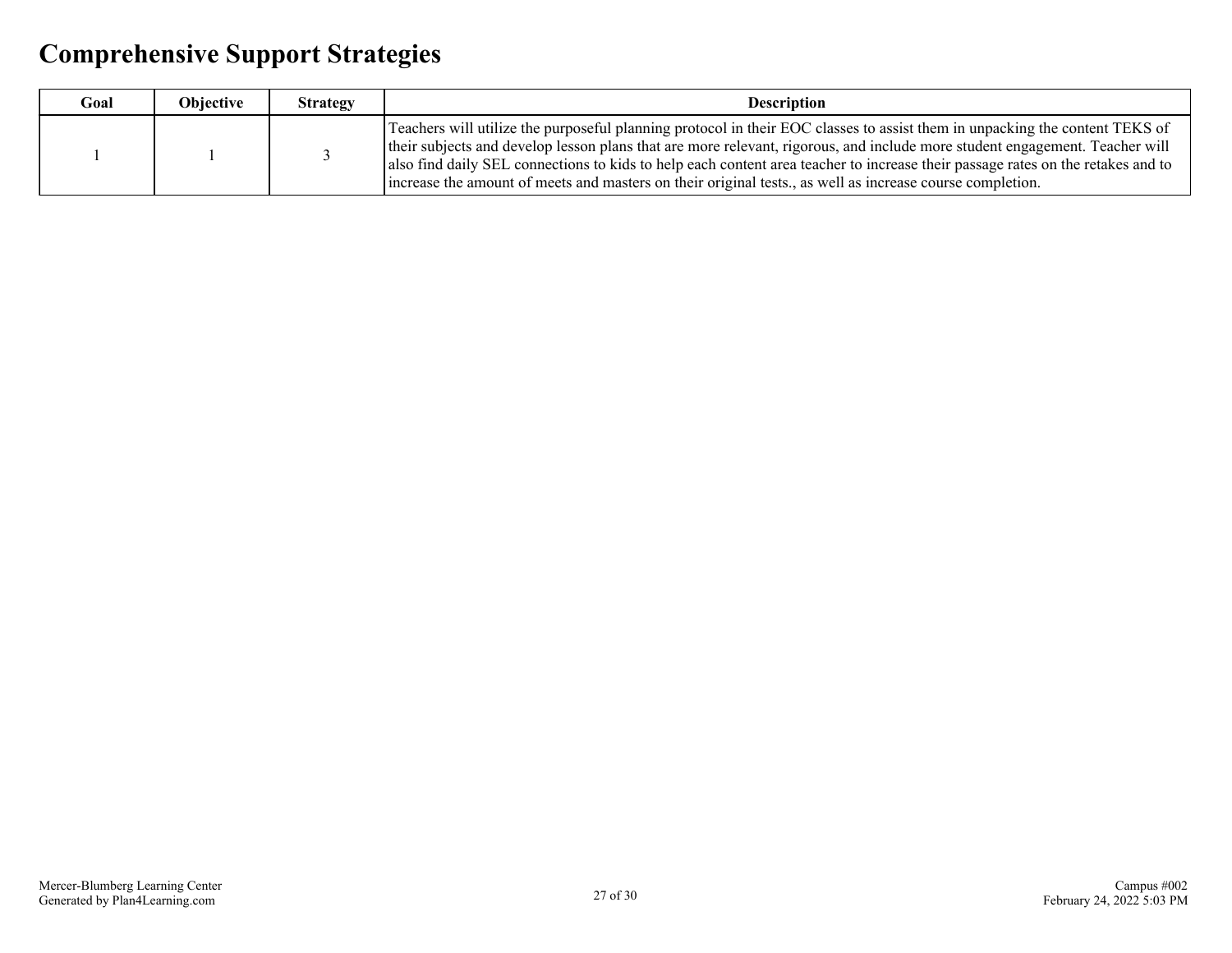# <span id="page-27-0"></span>**Additional Targeted Support Strategies**

| Goal | <b>Objective</b> | <b>Strategy</b> | <b>Description</b>                                                                                                                                                                                                                                                                                        |
|------|------------------|-----------------|-----------------------------------------------------------------------------------------------------------------------------------------------------------------------------------------------------------------------------------------------------------------------------------------------------------|
|      |                  |                 | MBLC Students will be enrolled in content level EOC classes for reteach in all subjects that they failed to pass the EOC.<br>English EOC will also be enrolled in 7th period enrichment classes to increase their passage rates from an overall average of<br>$\frac{163\%}{163\%}$ to 75% (TEA Required) |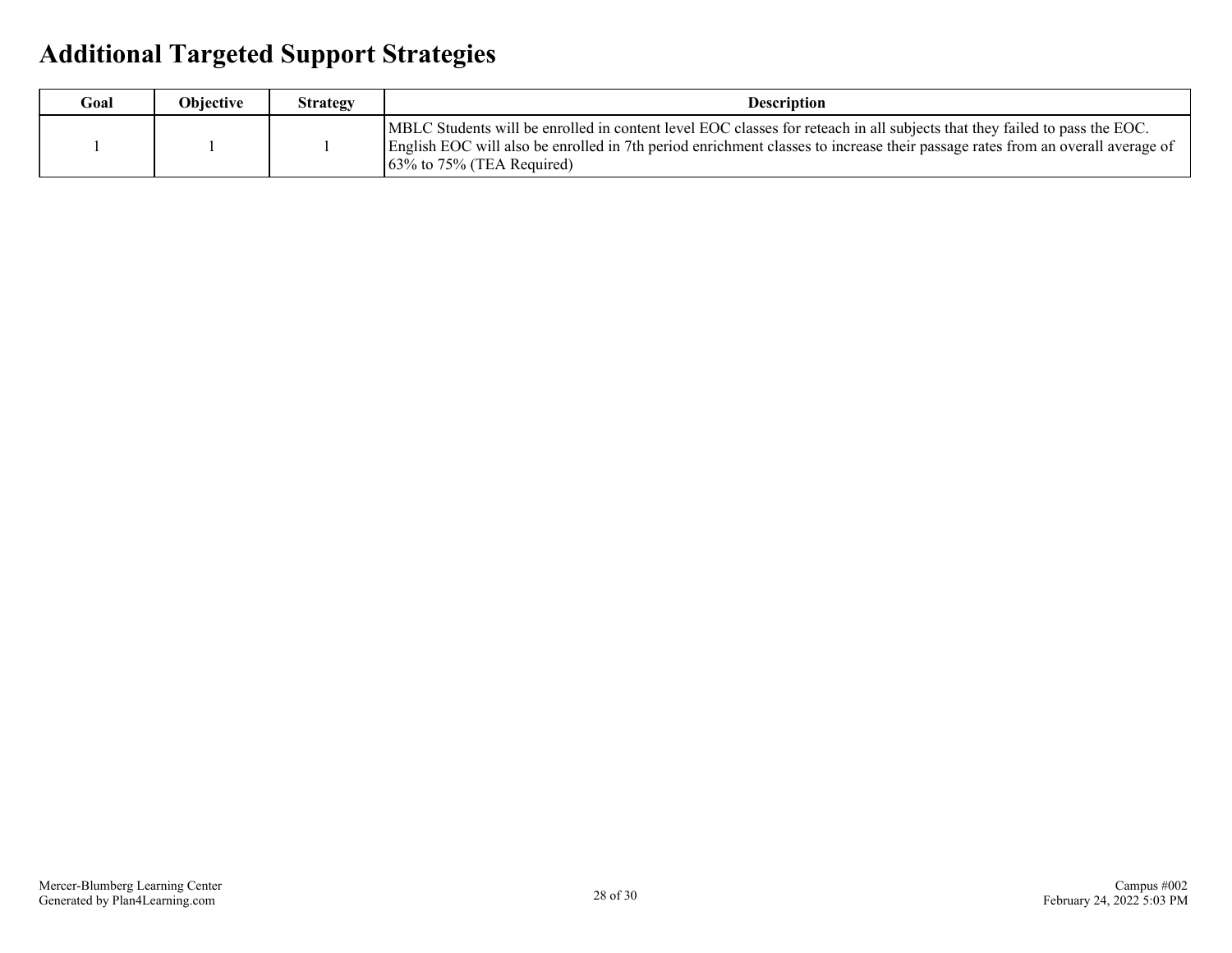# **State Compensatory**

## <span id="page-28-0"></span>**Budget for Mercer-Blumberg Learning Center**

**Total SCE Funds: Total FTEs Funded by SCE:** 9.5 **Brief Description of SCE Services and/or Programs**

## **Personnel for Mercer-Blumberg Learning Center**

| <b>Name</b>         | Position               | ${\underline{\rm FTE}}$ |
|---------------------|------------------------|-------------------------|
| Camacho, Ricardo    | Teacher                |                         |
| Greeno, Sherrie     | Admin Assistant        |                         |
| Grimm, Brandy       | Teacher                |                         |
| Law, Jay            | Principals             |                         |
| McCullough, Stephen | Teacher                |                         |
| Ragsdale, Martha    | Teacher                |                         |
| Rangel, Christopher | <b>Student Support</b> |                         |
| Rodriguez, Gerard   | Counselor              | 0.5                     |
| Rodriguez, Mark     | Teacher                |                         |
| Wyatt, Dustin       | Teacher                |                         |